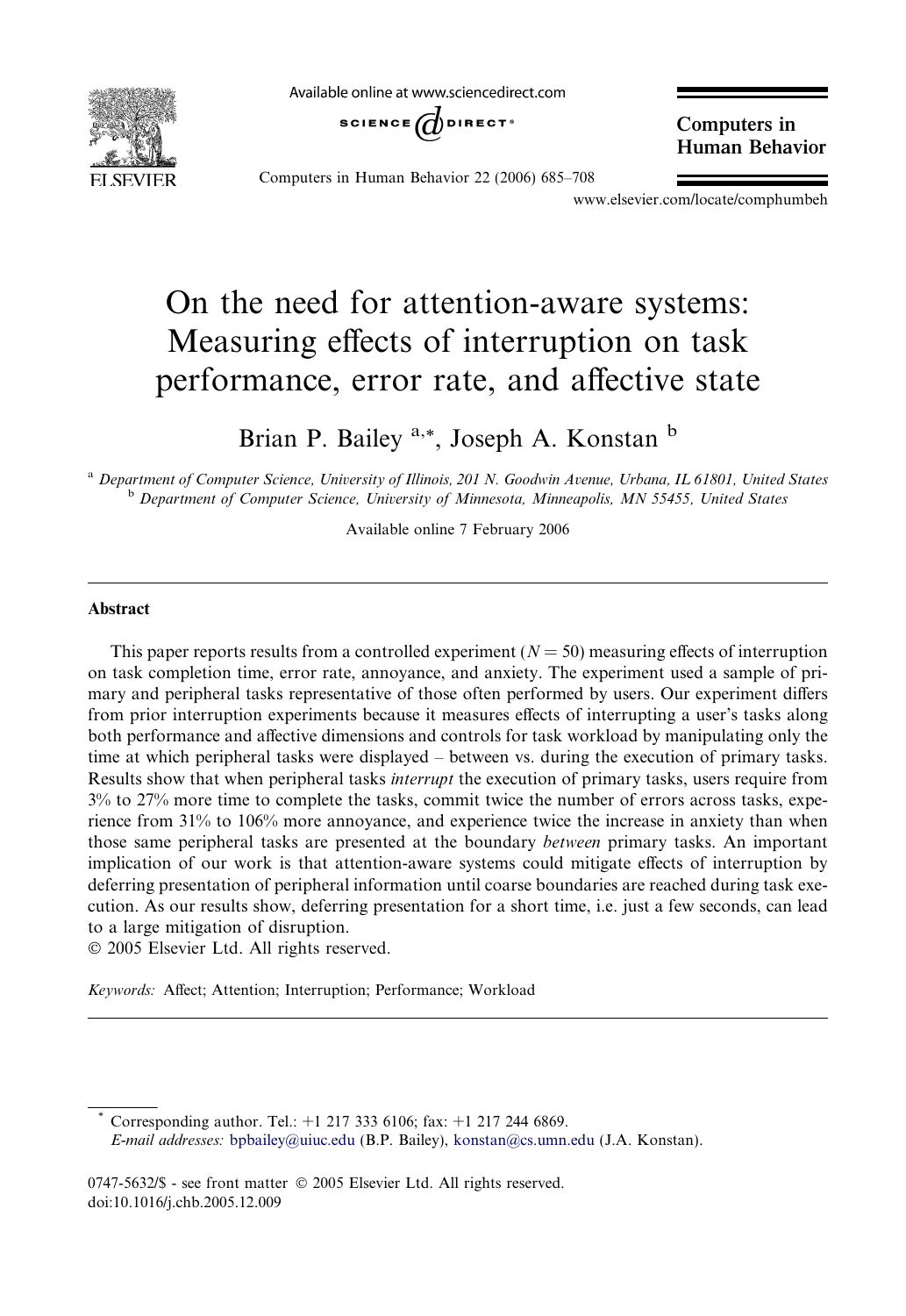#### 1. Introduction

Interruption is becoming an increasingly common and frequent occurrence in human– computer interaction. E-mail notifications ([Jackson, Dawson, & Wilson, 2001\)](#page-22-0), instant messages [\(Cutrell, Czerwinski, & Horvitz, 2000](#page-21-0)), and agent-initiated interactions ([Maes,](#page-22-0) [1994\)](#page-22-0) are all contributing to a burgeoning epidemic of interruption at the user interface.

While application-initiated interruptions can be a nuisance, empirical investigation is needed to further quantify and better understand the effects of interruption ([McFarlane](#page-22-0) [& Latorella, 2002\)](#page-22-0), to test models of cognitive processes that can reliably predict those effects [\(Gillie & Broadbent, 1989; McCrickard, Chewar, Somervell, & Ndiwalana, 2003](#page-22-0)) and to motivate the need for and posit computational strategies that can mitigate disruption caused by interruption [\(Horvitz, Jacobs, & Hovel, 1999\)](#page-22-0). The experiment reported in this paper contributes to these areas by further quantifying effects of interruption on both users and their tasks, comparing moments in a primary task sequence previously speculated to cause more or less disruption, and using the results to motivate the use of *temporal* strategies in attention-aware systems for mitigating the effects of interruption.

Our experiment utilized a commonly used paradigm where users perform primary tasks and are occasionally interrupted to perform peripheral tasks. It differs from previous interruption experiments because it measures effects along performance and affective dimensions, controls for task workload by manipulating only the time at which peripheral tasks are presented, and uses a theoretical basis for selecting the timings. Many prior experiments have measured the effects of interruption using some combination of completion time, error rate, and decision-making; including ([Czerwinski, Cutrell, & Horvitz,](#page-21-0) [2000a; Kreifeldt & McCarthy, 1981; Latorella, 1998; Monk, Boehm-Davis, & Trafton,](#page-21-0) [2002; Speier, Valacich, & Vessey, 1999; Trafton, Altmann, Brock, & Mintz, 2003](#page-21-0)). In addition to completion time and error rate, our experiment measures effects of interruption along affective dimensions of annoyance and anxiety. Understanding these effects is particularly important for information workers and end users, as a few extra seconds or errors made on a task may be of low consequence relative to unnecessary increases in stress [\(Motowidlo, Packard, & Manning, 1986](#page-22-0)). While the interruption experiment conducted by [Zijlstra, Roe, Leonora, and Krediet \(1999\)](#page-23-0) also measured affective dimensions, that experiment did not control for task workload. Our experiment controls for task workload by manipulating only the time at which peripheral tasks are presented to a user relative to a sequence of primary tasks.

We selected moments for interrupting a primary task sequence from theoretical arguments by [Miyata and Norman \(1986\)](#page-22-0). The authors speculate that task boundaries represent more opportune moments for interruption because users have reduced mental workload at these moments. When a user completes a task, the executive system releases allocated resources, momentarily reducing workload before the cycle of allocation/deallocation occurs again for the next task. The boundary period from when resources are released to when resources are allocated for the next task should represent an opportune, or less disruptive, moment for interruption. Combining this hypothesis with a coarse structure of a primary task sequence, our experiment compares two moments for presenting peripheral tasks – between vs. during the execution of primary tasks.

For the experiment, we developed six categories of primary tasks: adding, counting, reading comprehension, image comprehension, selection, and registration, and two categories of peripheral tasks: reading news headlines and reasoning about market actions.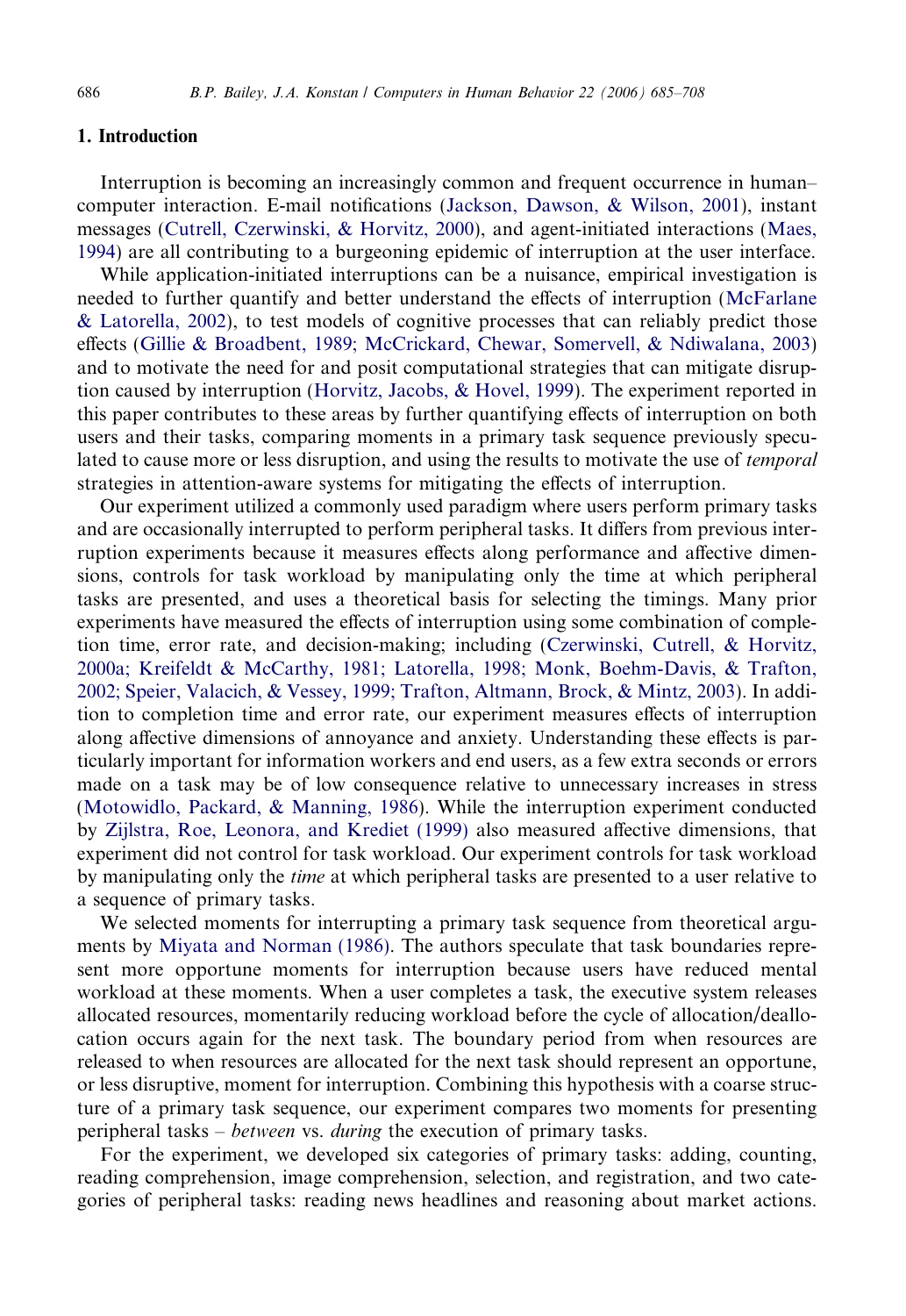Primary tasks were designed to be representative of tasks often performed within larger interactive activities and peripheral tasks were designed to be representative of information often maintained at the periphery of user attention. Users were divided into an Experimental and Control group. In the Experimental group, a user performed a sequence of three tasks from a primary category. The execution of one primary task was interrupted with a reading task, another was interrupted with a reasoning task, and the remaining task was not interrupted. This procedure was then repeated for the five remaining task categories. In the Control group, users performed the same primary tasks except that peripheral tasks were now presented at the boundaries between those tasks, which controlled for task workload. We measured completion time, error rate, annoyance, and anxiety, and validated difficulty of the primary tasks using subjective ratings.

Results show that when peripheral tasks interrupt the execution of primary tasks, users require more time to complete the primary tasks, commit more errors across tasks, and experience more annoyance and anxiety than when those same peripheral tasks are presented between the primary tasks. When extrapolated over the millions of computer users whose tasks are being increasingly interrupted by applications executing outside their focus of attention, our results show that the collective impact of these interruptions could be quite remarkable.

Since only the timing of peripheral tasks was manipulated, our results motivate the use of a temporal strategy in attention-aware systems for mitigating effects of interruption. By deferring delivery of peripheral information until coarse boundaries are reached during task execution, the resulting interruption would have considerably less disruptive impact. As shown by our results, a *small* delay in delivery could lead to a *large* mitigation of disruption.

# 2. Related work

In this section, we discuss existing empirical evidence about the effects of interruption, describe how our experiment differs from prior interruption experiments, and discuss methods for selecting moments in a task sequence for interruptions to occur.

# 2.1. Effects of interruption

Several prior experiments have measured the effects of interruption using combinations of task completion time, error rate, decision-making, and affective state. For task completion time, [Kreifeldt and McCarthy \(1981\)](#page-22-0) found that interruptions caused users to perform slower on calculator-based tasks due to the time needed to re-orient to the suspended task after the interruption. [Gillie and Broadbent \(1989\)](#page-22-0) found that users perform slower on interrupted tasks and suggest that the disruptive effect depends on at least the cognitive load required by the interrupting task and its similarity to the primary task. [McFarlane \(1999\)](#page-22-0) found that interrupting a continuous-attention primary task disrupts performance on both the primary and interrupting tasks. [Trafton et al. \(2003\)](#page-23-0) found that interrupting a battlefield simulation task disrupts completion time and attributed the degradation to the cognitive system seeking to re-activate previously suspended goals ([Alt](#page-21-0)[mann & Trafton, 2002\)](#page-21-0). Extending prior work, our experiment compares how presenting peripheral tasks at different moments in a primary task sequence affects completion time on both the peripheral and primary tasks.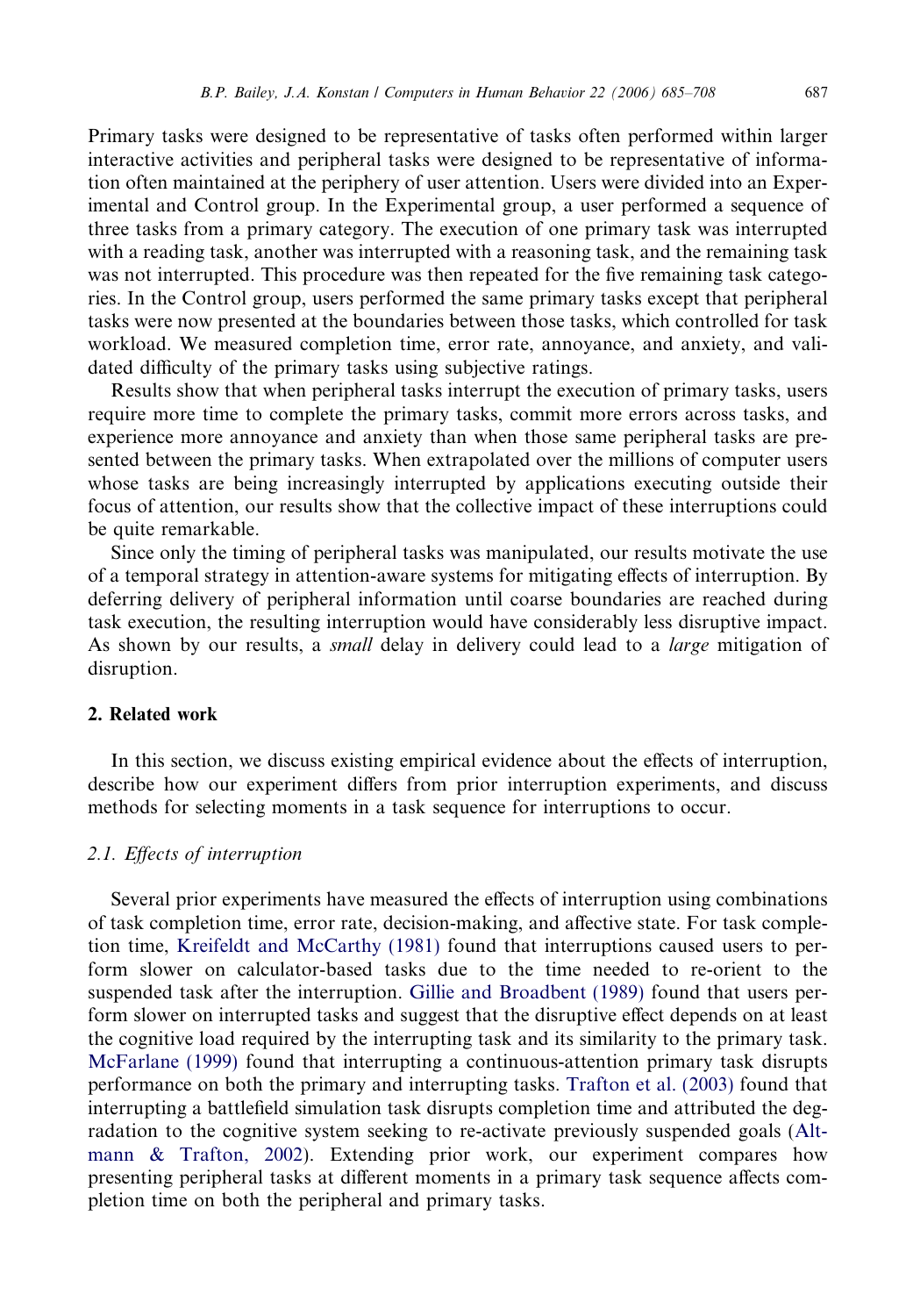[Czerwinski, Cutrell, and Horvitz \(2000b\)](#page-21-0) performed a series of experiments investigating the effects of interrupting primary tasks during their planning, execution, and evaluation phases. The authors found that users required more time to switch to the interrupting task when it was presented during the execution phase of a primary task. They also found that interruptions disrupt the evaluation phase more than the planning and execution phases. In subsequent experiments ([Cutrell, Czerwinski, & Horvitz, 2001; Czerwinski](#page-21-0) [et al., 2000a\)](#page-21-0), the authors found that notifications disrupted performance on search tasks and caused users to request more reminders of the search goal. While these experiments tested different phases of a task, the boundary points between those phases were not tested. Using a coarse structure of a primary task sequence, our experiment compares the effects of presenting peripheral tasks between vs. during the execution of primary tasks. By showing meaningful differences using coarse moments, our work provides the necessary scaffolding for future work that uses analysis of a specific task to select and compare finergrained moments for interruption.

For error rates, [Latorella \(1998\)](#page-22-0) found that auditory and cross-modal interruptions cause pilots to commit more errors than other interruption strategies. [Speier et al.](#page-23-0) [\(1999\)](#page-23-0) found that interruptions during low task workload conditions facilitated decision performance, while interruptions during high workload conditions decreased performance. While decision-making was not measured, our experiment did measure how interrupting at different moments in a primary task sequence affects the number of errors committed.

[Zijlstra et al. \(1999\)](#page-23-0) found that interruptions cause users to experience increased anxiety. However, in their study, task workload was not controlled between the 'not interrupted' and 'interrupted' conditions. That is, users in the not interrupted condition performed only the primary task while users in the interruption condition performed both primary and interrupting tasks. Thus, the increase in anxiety could be attributed to the difference in task workload, not to the act of being interrupted. Our experiment controls for task workload between timing conditions and measures annoyance as well as anxiety. For information workers and end users, the effects on affective state may have greater consequences than for task performance. A few extra seconds or errors made on a task may be of low consequence relative to unnecessary and prolonged increases in stress ([Motowidlo](#page-22-0) [et al., 1986; Narayanan, Menon, & Spector, 1999](#page-22-0)).

We previously reported a very small part of the results from this experiment in [\(Bailey,](#page-21-0) [Konstan, & Carlis, 2001](#page-21-0)). The results reported in this paper include our first analysis of the error rates, a much more extensive analysis of primary and peripheral task completion time, ratings of annoyance, and changes in user anxiety. Also, this paper provides a thorough discussion of the results situated in related work and implications for the design of attention-aware systems.

# 2.2. Posited moments for interruption

In prior interruption experiments, the structure of a primary task sequence has typically not been leveraged to select moments for interruption. Instead, primary tasks have been typically interrupted at random or periodic moments during execution. For example, [Monk et al. \(2002\)](#page-22-0) interrupted users every few seconds during a VCR task, [Trafton](#page-23-0) [et al. \(2003\)](#page-23-0) interrupted users randomly during a tank battlefield simulation task, and [Zijl](#page-23-0)[stra et al. \(1999\)](#page-23-0) interrupted users at random points during document editing tasks. While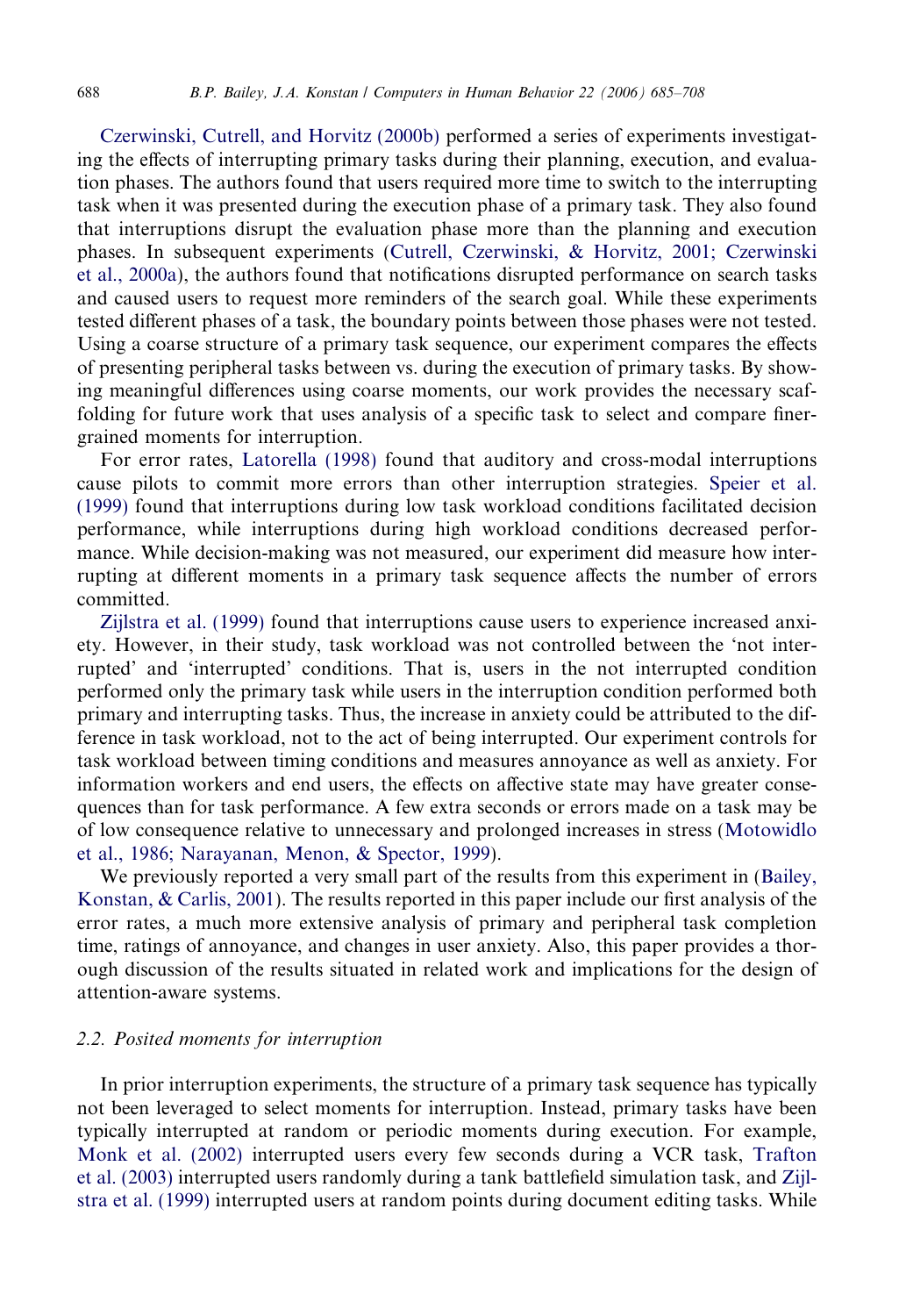appropriate in the contexts of the respective experiments, we believe that the structure of a primary task sequence must be considered when selecting moments for interruption and when interpreting results.

[Miyata and Norman \(1986\)](#page-22-0) have speculated that task (and subtask) boundaries represent opportune moments for interruption since users should have reduced mental workload at those moments. They argue that when a user completes a task, the executive system releases the mental resources allocated for performing that task, momentarily reducing workload before the cycle of allocation/deallocation occurs for the next task. In studies of dual task behavior, for example, this may explain why users often work until a natural breakpoint in a task sequence before attending to peripheral information – they are intrinsically waiting for a boundary with reduced workload. While [Czerwinski et al.](#page-21-0) [\(2000b\)](#page-21-0) compared the effects of interruptions during different phases of a task, their experiments did not test boundaries between those phases.

Combining the reasoning of [Miyata and Norman \(1986\)](#page-22-0) with a coarse structure of a primary task sequence, our study compares two moments for presenting peripheral tasks – between vs. during the execution of primary tasks. Interrupting the execution of a primary task should cause more disruption since mental resources have been allocated and are being actively engaged. In contrast, presenting peripheral tasks at the boundaries between primary tasks should cause less disruption since allocated resources should have been just released. While using task modeling techniques such as GOMS [\(Card, Moran, &](#page-21-0) [Newell, 1983](#page-21-0)) or event perception theory [\(Zacks, Tversky, & Iyer, 2001\)](#page-23-0), which both produce a hierarchical decomposition of a task, could be used to select finer moments for interruption, we wanted to first establish that there is a meaningful difference using coarser moments.

# 3. Method

We designed our experiment to answer the following questions:

- How much do the category of primary task, category of peripheral task, and timing of the peripheral task affect completion time on both the primary and peripheral tasks?
- How much do the category of primary task, category of peripheral task, and timing of the peripheral task affect errors committed on the primary tasks?
- How much do the category of primary task, category of peripheral task, and timing of the peripheral task affect user annoyance relative to both the primary and peripheral tasks?
- How much does the timing of peripheral tasks affect user anxiety? Note that while the category of primary and peripheral task may indeed cause transitory changes in anxiety, the paper-based instrument used to measure it does not easily allow for collecting finer-grained responses.

#### 3.1. Subjects

Fifty subjects (20 female) participated in the experiment. Subjects were between the ages of 18 and 40, had at least one year of computer experience, and were a mix of undergraduate and graduate students and working professionals.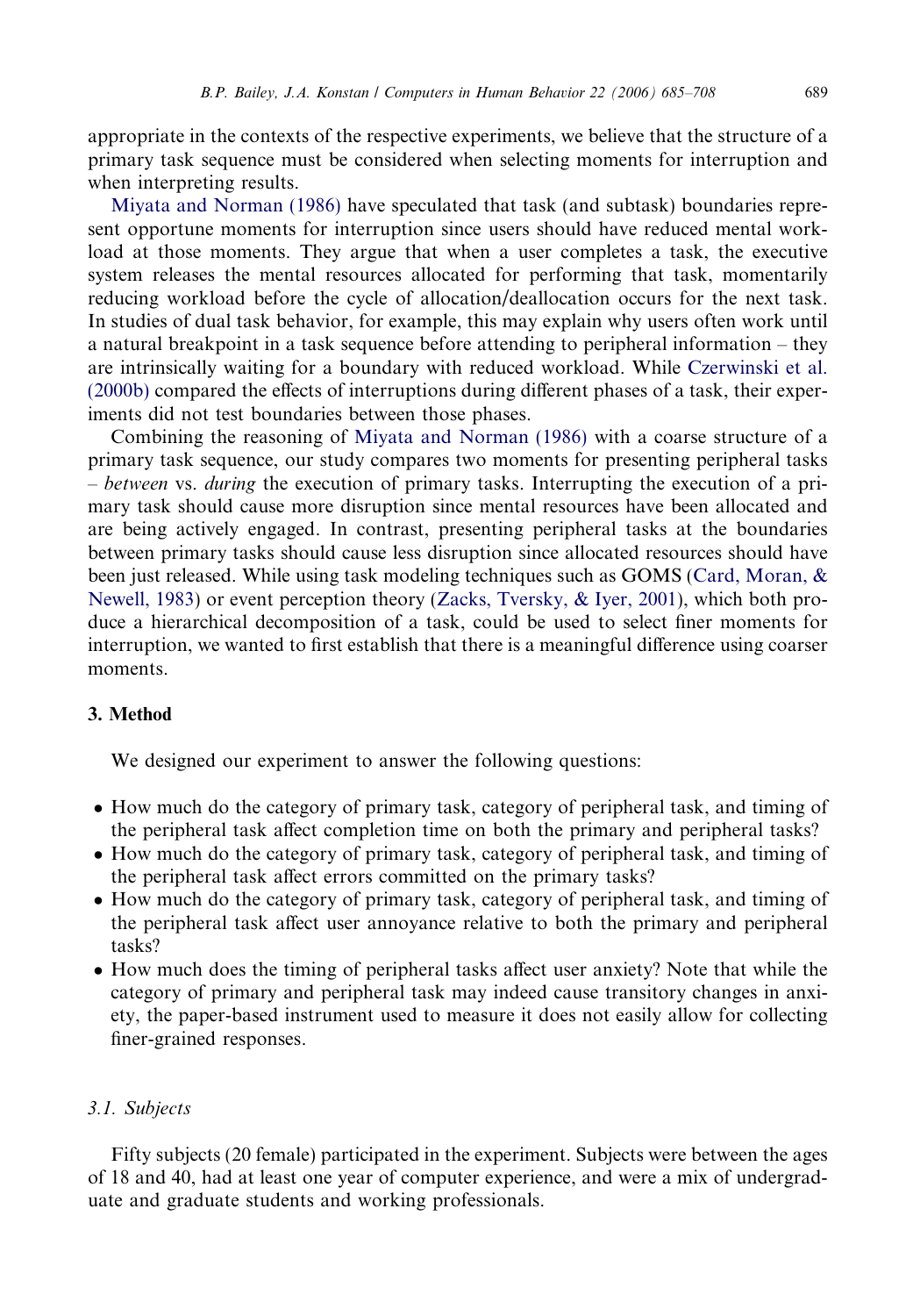#### 3.2. Experimental design

The experiment used a 6 primary task (adding, counting, reading comprehension, image comprehension, selection, and registration)  $\times$  3 peripheral task (reading, reasoning, and  $none) \times 2$  timing (receiving peripheral tasks between vs. during primary tasks) mixed design. Primary task and peripheral task were within-subjects factors while timing was a between-subjects factor. A user completed a total of 18 primary tasks (3 tasks  $\times$  6 primary categories) and 12 peripheral tasks (2 tasks  $\times$  6 primary task categories). For timing, users receiving peripheral tasks between primary tasks will be referred to as the *Control group* while users receiving peripheral tasks during primary tasks will be referred to as the  $Exper$ imental group. A user was randomly assigned to the Control or Experimental group subject to the constraint that each group had an equal number of males (15) and females (10).

#### 3.3. Primary tasks

As shown in [Figs. 1](#page-6-0)a–f, six categories of primary tasks were developed:

- *Addition*. Four numbers, each consisting of four digits, were presented to a user. The numbers were right aligned in a 4-row  $\times$  1-column table. The user mentally added the numbers and then entered the sum into a text field positioned underneath the last number.
- Counting. A set of 40 words arranged in a 10-row  $\times$  4-column table was presented to a user. The 40 words were randomly chosen from a base set of six words, i.e., each of the six words was repeated in the table. The user counted the words in the table that matched a given target word chosen from the base set, and then entered this count into a text field.
- *Image comprehension*. A completed tournament bracket starting with eight teams was presented to a user. The user answered five questions regarding various outcomes of the tournament, e.g., which team lost in the second round or which team won by four points.
- Reading comprehension. A short narrative passage ( $\sim$ 7–10 sentences) was presented to a user. The user read the passage and then answered three questions regarding its content.
- Registration. Eight registration-style questions were presented to a user, e.g., name, age range, favorite music, etc. The user entered the requested information using a combination of three interaction formats; toggle sets, drop-down lists, and free-form text fields.
- Selection. A set of 40 words along with checkboxes arranged in a 10-row  $\times$  4-column table was presented to a user. The 40 words were randomly chosen from a base set of six words, i.e., each of the six words was repeated in the table. The user selected each word in the table that matched a given target word chosen from the base set.

We designed the primary task categories to be of varying difficulty, but of similar length, requiring about 30 s to complete. From a pilot study with five users, we refined the tasks to improve clarity and to roughly meet the target completion time. Task difficulty was later validated from user rankings collected as part of the experiment. Because a user would perform more than one task from each category, multiple sets of similar tasks were designed. The task screens were implemented using HTML and were rendered using a standard Web browser.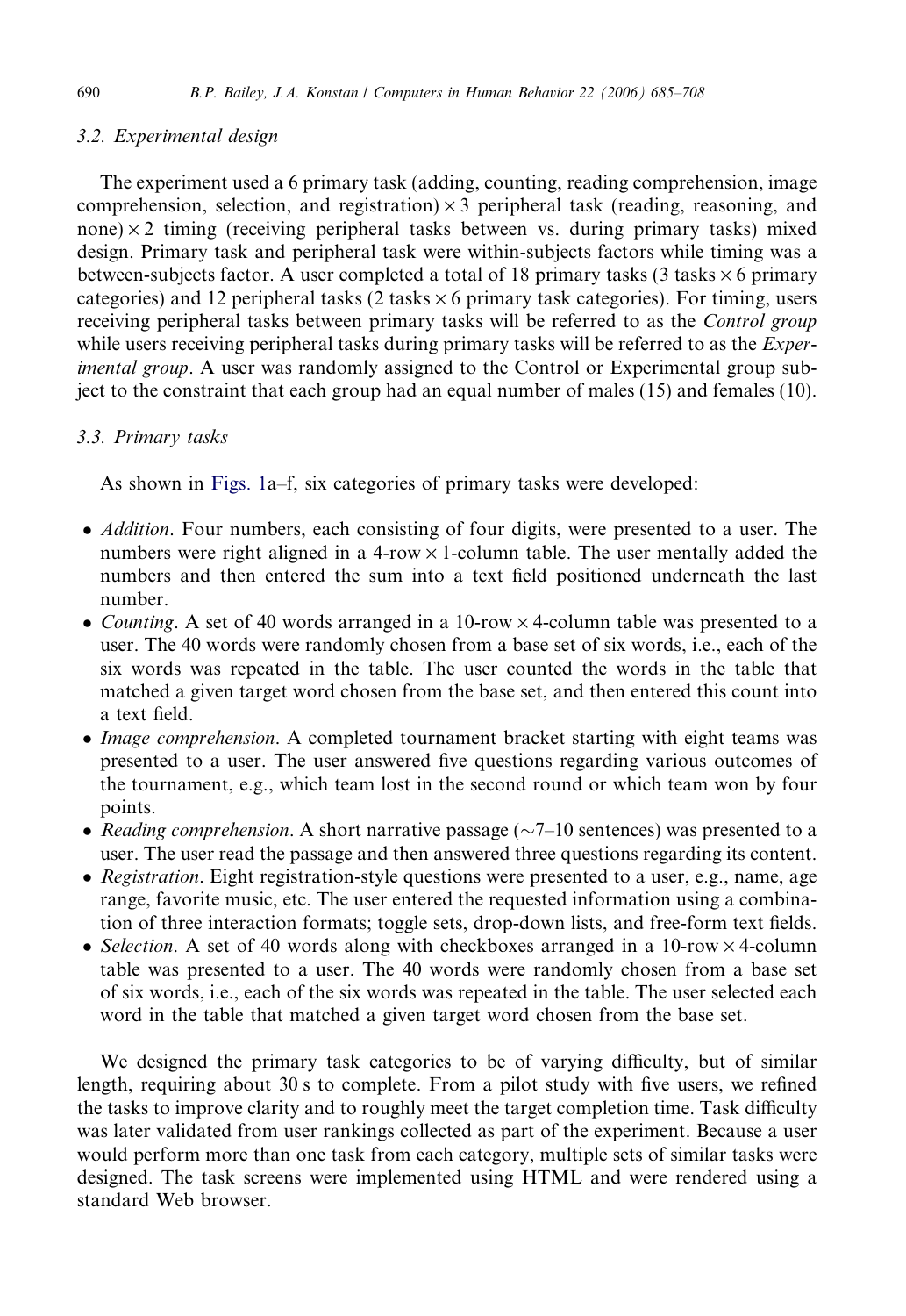<span id="page-6-0"></span>

| Ele Edt yew Fgyortes Took Heb<br>Count all the Nissan entries in the following list.<br><b>Compute Total Cost</b><br>Cheverolet<br>Nissan<br>Henda<br>Nissan<br>Dodge<br>Honda<br>Nissan<br>Teveta<br>79.32<br>Dodge<br>Chrysler<br>Cheverolet<br>Ford<br>Honda<br>Honda<br>Ford<br>Dodge<br>24.96<br>Nissan<br>Dodge<br>Cheverolet<br>Tovota<br>67.45<br>Nissan<br>Nissan<br>Ford<br>Cheverolet<br>35.28<br>$\mbox{Ford}$<br>Dødge<br>Nissan<br>Dodge<br><b>Enter Total Cost:</b><br>Cheverslet<br>Claygler<br>Dedge<br>Ford<br>Ford<br>Nissan<br>Cheverolet<br>Nissan<br>Nissan<br>Dodge<br>Dodge<br>Nissan<br>Enter Total:<br><b>Click Here When Finished</b><br><b>Click Here When Finished</b><br>b<br>a<br>ding Comprehension Task - Microsoft Internet Explorer<br>ge Comprehension Task Microsoft Internet Explorer<br>Edit Your Favorites Tools Help<br>Ele Edit you Fgrontes Tools Help<br>Pás:<br>Read the Passage and Answer the Questions Below<br>View the Tournament Bracket and Answer the Questions.<br>In one of Africa's most beautiful places, the Amboseli ecosystem, elephants still range freely in<br>1 et Round<br>1. Which team played the Sharks in the 2nd round?<br>coexistence with humans. This year the rains are late, and far below the snow-capped peaks of<br>2nd Round<br>Bengals<br>Penguns<br>O Stallons<br>Royals<br>Kilimanjaro, dust devils whirl on dry plains. Elephants face hard times as food gets shorter, and many<br>Tigri<br>are dying. Maasai pastoralists who share the land with the elephants also suffer from the dry spell.<br>3rd Round<br>2. Which team scored a total of 3 points during the first<br>Tige<br>Because their cattle cannot find enough grass, the Kenya Wildlife Service is allowing the herd into<br>round?<br>Tipri<br>the park for grazing. The Maasai are traditionally tolerant of wildlife. They have a myth that all<br>O Tigers<br>C Sharks<br>O Cardinals<br>C Stalloon<br>elephants descended from a Maasai woman who was turned into an elephant<br>Changione<br>3. How many games did the Bengals play?<br><b>Sharks</b><br>OOse<br>OTwo<br>OThree<br>1. Below what mountain<br>2. Why were the Maasai<br>3. In the Maasai myth,<br>4. Which team defeated the Penguins?<br>cattle allowed into the<br>who was turned into an<br>do the elephants live?<br>O Tigers<br>O Cardinals<br><b>O</b> Homets<br><b>Sharks</b><br>park?<br>elephant?<br>OM: Kenya<br>OTo graze on grass<br>O A man<br>5. Which team lost by 3 points in the first round?<br>OM: Kilmanjaro<br>O For protection<br>O Stallions O Cardinals<br>CA woman<br>O Royals<br><b>Horset</b><br>OM: Batian<br>OTo give birth<br>O A child<br><b>Click Here When Finished</b><br><b>Click Here When Finished</b><br>d<br>c<br>Registration Task - Microsoft Internet Explorer<br>Selection Task - Microsoft Internet Explorer<br>Ele Edt Vew Fgvortes Iook Help<br>Ele Edt yew Fgrontes Tools Help<br><b>Enter Registration Information</b><br>Select all Olympus cameras from the following choices<br><b>Exodak</b><br>$\Box$ Polaroid<br>$\Box$ Nikon<br>□ Olympus<br>O Magazine<br><b>Obrapus</b><br><b>TM</b> inolta<br><b>TKodak</b><br><b>TNikon</b><br>O Rock<br>O Under 17<br>O Radio<br>$\Box$ Pentax<br>Olympus<br><b>N</b> Imolta<br>$\Box$ Canon<br>$O$ Jazz<br>$@18-24$<br><b>Favorite Method</b><br>O Television<br>Favorite<br><b>FIP</b> olarmid<br><b>TM</b> firsulashi<br>Obaspus<br>Olympus<br>○25-30<br>OPop<br>Age Range<br>Music Genre<br>for Obtaining News<br>O News Paper<br>$\Box$ Canon<br>$\Box$ Nikon<br><b>E</b> kodak<br>$\Box$ Canon<br>$\bigcirc$ Alternative<br>$O$ 31-40<br>@ World Wide<br><b>FINikon</b><br><b>Filipped</b><br><b>DO</b> hmsus<br>Obaspus<br>O Over 40<br>O Something else<br>Web<br>$\Box$ Nikon<br>$\square$ Kodak<br>$\Box$ Polaroid<br>$\Box$ Canon<br><b>Street Address</b><br><b>TNiken</b><br>Zipcode<br>Pelaroid<br>Obmpus<br><b>Obmpus</b><br>Olympus<br><b>Ninolta</b><br>$\Box$ Pentax<br>$\Box$ Polaroid<br>Who Has The<br>Mode of Transport<br>Which Do You<br>Caribou<br>Home Phone<br>Y<br>Canon<br><b>CONTEGRE</b><br><b>TNikon</b><br><b>Rest Coffee</b><br>to Work/School<br>Use the Most?<br>Pentax<br><b>Click Here When Finished</b><br><b>Click Here When Finished</b> | Adding Task - Microsoft Internet Explorer |  | CIOIX | Counting Task - Microsoft Internet Explorer |  |  |          |                 |
|--------------------------------------------------------------------------------------------------------------------------------------------------------------------------------------------------------------------------------------------------------------------------------------------------------------------------------------------------------------------------------------------------------------------------------------------------------------------------------------------------------------------------------------------------------------------------------------------------------------------------------------------------------------------------------------------------------------------------------------------------------------------------------------------------------------------------------------------------------------------------------------------------------------------------------------------------------------------------------------------------------------------------------------------------------------------------------------------------------------------------------------------------------------------------------------------------------------------------------------------------------------------------------------------------------------------------------------------------------------------------------------------------------------------------------------------------------------------------------------------------------------------------------------------------------------------------------------------------------------------------------------------------------------------------------------------------------------------------------------------------------------------------------------------------------------------------------------------------------------------------------------------------------------------------------------------------------------------------------------------------------------------------------------------------------------------------------------------------------------------------------------------------------------------------------------------------------------------------------------------------------------------------------------------------------------------------------------------------------------------------------------------------------------------------------------------------------------------------------------------------------------------------------------------------------------------------------------------------------------------------------------------------------------------------------------------------------------------------------------------------------------------------------------------------------------------------------------------------------------------------------------------------------------------------------------------------------------------------------------------------------------------------------------------------------------------------------------------------------------------------------------------------------------------------------------------------------------------------------------------------------------------------------------------------------------------------------------------------------------------------------------------------------------------------------------------------------------------------------------------------------------------------------------------------------------------------------------------------------------------------------------------------------------------------------------------------------------------------------------------------------------------------------------------------------------------------------------------------------------------------------------------------------------------------------------------------------------------------------------------------------------------------------------------------------------------------------------------------------------------------------------------------------------------------------------------------------------------------------------------------------------------------------------------------------|-------------------------------------------|--|-------|---------------------------------------------|--|--|----------|-----------------|
|                                                                                                                                                                                                                                                                                                                                                                                                                                                                                                                                                                                                                                                                                                                                                                                                                                                                                                                                                                                                                                                                                                                                                                                                                                                                                                                                                                                                                                                                                                                                                                                                                                                                                                                                                                                                                                                                                                                                                                                                                                                                                                                                                                                                                                                                                                                                                                                                                                                                                                                                                                                                                                                                                                                                                                                                                                                                                                                                                                                                                                                                                                                                                                                                                                                                                                                                                                                                                                                                                                                                                                                                                                                                                                                                                                                                                                                                                                                                                                                                                                                                                                                                                                                                                                                                                                        | Ele Edt Vew Favorites Tools Help          |  | n     |                                             |  |  |          |                 |
|                                                                                                                                                                                                                                                                                                                                                                                                                                                                                                                                                                                                                                                                                                                                                                                                                                                                                                                                                                                                                                                                                                                                                                                                                                                                                                                                                                                                                                                                                                                                                                                                                                                                                                                                                                                                                                                                                                                                                                                                                                                                                                                                                                                                                                                                                                                                                                                                                                                                                                                                                                                                                                                                                                                                                                                                                                                                                                                                                                                                                                                                                                                                                                                                                                                                                                                                                                                                                                                                                                                                                                                                                                                                                                                                                                                                                                                                                                                                                                                                                                                                                                                                                                                                                                                                                                        |                                           |  |       |                                             |  |  |          |                 |
|                                                                                                                                                                                                                                                                                                                                                                                                                                                                                                                                                                                                                                                                                                                                                                                                                                                                                                                                                                                                                                                                                                                                                                                                                                                                                                                                                                                                                                                                                                                                                                                                                                                                                                                                                                                                                                                                                                                                                                                                                                                                                                                                                                                                                                                                                                                                                                                                                                                                                                                                                                                                                                                                                                                                                                                                                                                                                                                                                                                                                                                                                                                                                                                                                                                                                                                                                                                                                                                                                                                                                                                                                                                                                                                                                                                                                                                                                                                                                                                                                                                                                                                                                                                                                                                                                                        |                                           |  |       |                                             |  |  |          |                 |
|                                                                                                                                                                                                                                                                                                                                                                                                                                                                                                                                                                                                                                                                                                                                                                                                                                                                                                                                                                                                                                                                                                                                                                                                                                                                                                                                                                                                                                                                                                                                                                                                                                                                                                                                                                                                                                                                                                                                                                                                                                                                                                                                                                                                                                                                                                                                                                                                                                                                                                                                                                                                                                                                                                                                                                                                                                                                                                                                                                                                                                                                                                                                                                                                                                                                                                                                                                                                                                                                                                                                                                                                                                                                                                                                                                                                                                                                                                                                                                                                                                                                                                                                                                                                                                                                                                        |                                           |  |       |                                             |  |  |          |                 |
|                                                                                                                                                                                                                                                                                                                                                                                                                                                                                                                                                                                                                                                                                                                                                                                                                                                                                                                                                                                                                                                                                                                                                                                                                                                                                                                                                                                                                                                                                                                                                                                                                                                                                                                                                                                                                                                                                                                                                                                                                                                                                                                                                                                                                                                                                                                                                                                                                                                                                                                                                                                                                                                                                                                                                                                                                                                                                                                                                                                                                                                                                                                                                                                                                                                                                                                                                                                                                                                                                                                                                                                                                                                                                                                                                                                                                                                                                                                                                                                                                                                                                                                                                                                                                                                                                                        |                                           |  |       |                                             |  |  |          |                 |
|                                                                                                                                                                                                                                                                                                                                                                                                                                                                                                                                                                                                                                                                                                                                                                                                                                                                                                                                                                                                                                                                                                                                                                                                                                                                                                                                                                                                                                                                                                                                                                                                                                                                                                                                                                                                                                                                                                                                                                                                                                                                                                                                                                                                                                                                                                                                                                                                                                                                                                                                                                                                                                                                                                                                                                                                                                                                                                                                                                                                                                                                                                                                                                                                                                                                                                                                                                                                                                                                                                                                                                                                                                                                                                                                                                                                                                                                                                                                                                                                                                                                                                                                                                                                                                                                                                        |                                           |  |       |                                             |  |  |          |                 |
|                                                                                                                                                                                                                                                                                                                                                                                                                                                                                                                                                                                                                                                                                                                                                                                                                                                                                                                                                                                                                                                                                                                                                                                                                                                                                                                                                                                                                                                                                                                                                                                                                                                                                                                                                                                                                                                                                                                                                                                                                                                                                                                                                                                                                                                                                                                                                                                                                                                                                                                                                                                                                                                                                                                                                                                                                                                                                                                                                                                                                                                                                                                                                                                                                                                                                                                                                                                                                                                                                                                                                                                                                                                                                                                                                                                                                                                                                                                                                                                                                                                                                                                                                                                                                                                                                                        |                                           |  |       |                                             |  |  |          |                 |
|                                                                                                                                                                                                                                                                                                                                                                                                                                                                                                                                                                                                                                                                                                                                                                                                                                                                                                                                                                                                                                                                                                                                                                                                                                                                                                                                                                                                                                                                                                                                                                                                                                                                                                                                                                                                                                                                                                                                                                                                                                                                                                                                                                                                                                                                                                                                                                                                                                                                                                                                                                                                                                                                                                                                                                                                                                                                                                                                                                                                                                                                                                                                                                                                                                                                                                                                                                                                                                                                                                                                                                                                                                                                                                                                                                                                                                                                                                                                                                                                                                                                                                                                                                                                                                                                                                        |                                           |  |       |                                             |  |  |          |                 |
|                                                                                                                                                                                                                                                                                                                                                                                                                                                                                                                                                                                                                                                                                                                                                                                                                                                                                                                                                                                                                                                                                                                                                                                                                                                                                                                                                                                                                                                                                                                                                                                                                                                                                                                                                                                                                                                                                                                                                                                                                                                                                                                                                                                                                                                                                                                                                                                                                                                                                                                                                                                                                                                                                                                                                                                                                                                                                                                                                                                                                                                                                                                                                                                                                                                                                                                                                                                                                                                                                                                                                                                                                                                                                                                                                                                                                                                                                                                                                                                                                                                                                                                                                                                                                                                                                                        |                                           |  |       |                                             |  |  |          |                 |
|                                                                                                                                                                                                                                                                                                                                                                                                                                                                                                                                                                                                                                                                                                                                                                                                                                                                                                                                                                                                                                                                                                                                                                                                                                                                                                                                                                                                                                                                                                                                                                                                                                                                                                                                                                                                                                                                                                                                                                                                                                                                                                                                                                                                                                                                                                                                                                                                                                                                                                                                                                                                                                                                                                                                                                                                                                                                                                                                                                                                                                                                                                                                                                                                                                                                                                                                                                                                                                                                                                                                                                                                                                                                                                                                                                                                                                                                                                                                                                                                                                                                                                                                                                                                                                                                                                        |                                           |  |       |                                             |  |  |          |                 |
|                                                                                                                                                                                                                                                                                                                                                                                                                                                                                                                                                                                                                                                                                                                                                                                                                                                                                                                                                                                                                                                                                                                                                                                                                                                                                                                                                                                                                                                                                                                                                                                                                                                                                                                                                                                                                                                                                                                                                                                                                                                                                                                                                                                                                                                                                                                                                                                                                                                                                                                                                                                                                                                                                                                                                                                                                                                                                                                                                                                                                                                                                                                                                                                                                                                                                                                                                                                                                                                                                                                                                                                                                                                                                                                                                                                                                                                                                                                                                                                                                                                                                                                                                                                                                                                                                                        |                                           |  |       |                                             |  |  |          |                 |
|                                                                                                                                                                                                                                                                                                                                                                                                                                                                                                                                                                                                                                                                                                                                                                                                                                                                                                                                                                                                                                                                                                                                                                                                                                                                                                                                                                                                                                                                                                                                                                                                                                                                                                                                                                                                                                                                                                                                                                                                                                                                                                                                                                                                                                                                                                                                                                                                                                                                                                                                                                                                                                                                                                                                                                                                                                                                                                                                                                                                                                                                                                                                                                                                                                                                                                                                                                                                                                                                                                                                                                                                                                                                                                                                                                                                                                                                                                                                                                                                                                                                                                                                                                                                                                                                                                        |                                           |  |       |                                             |  |  |          |                 |
|                                                                                                                                                                                                                                                                                                                                                                                                                                                                                                                                                                                                                                                                                                                                                                                                                                                                                                                                                                                                                                                                                                                                                                                                                                                                                                                                                                                                                                                                                                                                                                                                                                                                                                                                                                                                                                                                                                                                                                                                                                                                                                                                                                                                                                                                                                                                                                                                                                                                                                                                                                                                                                                                                                                                                                                                                                                                                                                                                                                                                                                                                                                                                                                                                                                                                                                                                                                                                                                                                                                                                                                                                                                                                                                                                                                                                                                                                                                                                                                                                                                                                                                                                                                                                                                                                                        |                                           |  |       |                                             |  |  |          |                 |
|                                                                                                                                                                                                                                                                                                                                                                                                                                                                                                                                                                                                                                                                                                                                                                                                                                                                                                                                                                                                                                                                                                                                                                                                                                                                                                                                                                                                                                                                                                                                                                                                                                                                                                                                                                                                                                                                                                                                                                                                                                                                                                                                                                                                                                                                                                                                                                                                                                                                                                                                                                                                                                                                                                                                                                                                                                                                                                                                                                                                                                                                                                                                                                                                                                                                                                                                                                                                                                                                                                                                                                                                                                                                                                                                                                                                                                                                                                                                                                                                                                                                                                                                                                                                                                                                                                        |                                           |  |       |                                             |  |  |          |                 |
|                                                                                                                                                                                                                                                                                                                                                                                                                                                                                                                                                                                                                                                                                                                                                                                                                                                                                                                                                                                                                                                                                                                                                                                                                                                                                                                                                                                                                                                                                                                                                                                                                                                                                                                                                                                                                                                                                                                                                                                                                                                                                                                                                                                                                                                                                                                                                                                                                                                                                                                                                                                                                                                                                                                                                                                                                                                                                                                                                                                                                                                                                                                                                                                                                                                                                                                                                                                                                                                                                                                                                                                                                                                                                                                                                                                                                                                                                                                                                                                                                                                                                                                                                                                                                                                                                                        |                                           |  |       |                                             |  |  |          |                 |
|                                                                                                                                                                                                                                                                                                                                                                                                                                                                                                                                                                                                                                                                                                                                                                                                                                                                                                                                                                                                                                                                                                                                                                                                                                                                                                                                                                                                                                                                                                                                                                                                                                                                                                                                                                                                                                                                                                                                                                                                                                                                                                                                                                                                                                                                                                                                                                                                                                                                                                                                                                                                                                                                                                                                                                                                                                                                                                                                                                                                                                                                                                                                                                                                                                                                                                                                                                                                                                                                                                                                                                                                                                                                                                                                                                                                                                                                                                                                                                                                                                                                                                                                                                                                                                                                                                        |                                           |  |       |                                             |  |  |          |                 |
|                                                                                                                                                                                                                                                                                                                                                                                                                                                                                                                                                                                                                                                                                                                                                                                                                                                                                                                                                                                                                                                                                                                                                                                                                                                                                                                                                                                                                                                                                                                                                                                                                                                                                                                                                                                                                                                                                                                                                                                                                                                                                                                                                                                                                                                                                                                                                                                                                                                                                                                                                                                                                                                                                                                                                                                                                                                                                                                                                                                                                                                                                                                                                                                                                                                                                                                                                                                                                                                                                                                                                                                                                                                                                                                                                                                                                                                                                                                                                                                                                                                                                                                                                                                                                                                                                                        |                                           |  |       |                                             |  |  |          |                 |
|                                                                                                                                                                                                                                                                                                                                                                                                                                                                                                                                                                                                                                                                                                                                                                                                                                                                                                                                                                                                                                                                                                                                                                                                                                                                                                                                                                                                                                                                                                                                                                                                                                                                                                                                                                                                                                                                                                                                                                                                                                                                                                                                                                                                                                                                                                                                                                                                                                                                                                                                                                                                                                                                                                                                                                                                                                                                                                                                                                                                                                                                                                                                                                                                                                                                                                                                                                                                                                                                                                                                                                                                                                                                                                                                                                                                                                                                                                                                                                                                                                                                                                                                                                                                                                                                                                        |                                           |  |       |                                             |  |  |          | OTigers         |
|                                                                                                                                                                                                                                                                                                                                                                                                                                                                                                                                                                                                                                                                                                                                                                                                                                                                                                                                                                                                                                                                                                                                                                                                                                                                                                                                                                                                                                                                                                                                                                                                                                                                                                                                                                                                                                                                                                                                                                                                                                                                                                                                                                                                                                                                                                                                                                                                                                                                                                                                                                                                                                                                                                                                                                                                                                                                                                                                                                                                                                                                                                                                                                                                                                                                                                                                                                                                                                                                                                                                                                                                                                                                                                                                                                                                                                                                                                                                                                                                                                                                                                                                                                                                                                                                                                        |                                           |  |       |                                             |  |  |          |                 |
|                                                                                                                                                                                                                                                                                                                                                                                                                                                                                                                                                                                                                                                                                                                                                                                                                                                                                                                                                                                                                                                                                                                                                                                                                                                                                                                                                                                                                                                                                                                                                                                                                                                                                                                                                                                                                                                                                                                                                                                                                                                                                                                                                                                                                                                                                                                                                                                                                                                                                                                                                                                                                                                                                                                                                                                                                                                                                                                                                                                                                                                                                                                                                                                                                                                                                                                                                                                                                                                                                                                                                                                                                                                                                                                                                                                                                                                                                                                                                                                                                                                                                                                                                                                                                                                                                                        |                                           |  |       |                                             |  |  |          |                 |
|                                                                                                                                                                                                                                                                                                                                                                                                                                                                                                                                                                                                                                                                                                                                                                                                                                                                                                                                                                                                                                                                                                                                                                                                                                                                                                                                                                                                                                                                                                                                                                                                                                                                                                                                                                                                                                                                                                                                                                                                                                                                                                                                                                                                                                                                                                                                                                                                                                                                                                                                                                                                                                                                                                                                                                                                                                                                                                                                                                                                                                                                                                                                                                                                                                                                                                                                                                                                                                                                                                                                                                                                                                                                                                                                                                                                                                                                                                                                                                                                                                                                                                                                                                                                                                                                                                        |                                           |  |       |                                             |  |  |          |                 |
|                                                                                                                                                                                                                                                                                                                                                                                                                                                                                                                                                                                                                                                                                                                                                                                                                                                                                                                                                                                                                                                                                                                                                                                                                                                                                                                                                                                                                                                                                                                                                                                                                                                                                                                                                                                                                                                                                                                                                                                                                                                                                                                                                                                                                                                                                                                                                                                                                                                                                                                                                                                                                                                                                                                                                                                                                                                                                                                                                                                                                                                                                                                                                                                                                                                                                                                                                                                                                                                                                                                                                                                                                                                                                                                                                                                                                                                                                                                                                                                                                                                                                                                                                                                                                                                                                                        |                                           |  |       |                                             |  |  |          |                 |
|                                                                                                                                                                                                                                                                                                                                                                                                                                                                                                                                                                                                                                                                                                                                                                                                                                                                                                                                                                                                                                                                                                                                                                                                                                                                                                                                                                                                                                                                                                                                                                                                                                                                                                                                                                                                                                                                                                                                                                                                                                                                                                                                                                                                                                                                                                                                                                                                                                                                                                                                                                                                                                                                                                                                                                                                                                                                                                                                                                                                                                                                                                                                                                                                                                                                                                                                                                                                                                                                                                                                                                                                                                                                                                                                                                                                                                                                                                                                                                                                                                                                                                                                                                                                                                                                                                        |                                           |  |       |                                             |  |  |          |                 |
|                                                                                                                                                                                                                                                                                                                                                                                                                                                                                                                                                                                                                                                                                                                                                                                                                                                                                                                                                                                                                                                                                                                                                                                                                                                                                                                                                                                                                                                                                                                                                                                                                                                                                                                                                                                                                                                                                                                                                                                                                                                                                                                                                                                                                                                                                                                                                                                                                                                                                                                                                                                                                                                                                                                                                                                                                                                                                                                                                                                                                                                                                                                                                                                                                                                                                                                                                                                                                                                                                                                                                                                                                                                                                                                                                                                                                                                                                                                                                                                                                                                                                                                                                                                                                                                                                                        |                                           |  |       |                                             |  |  |          | $O$ Four        |
|                                                                                                                                                                                                                                                                                                                                                                                                                                                                                                                                                                                                                                                                                                                                                                                                                                                                                                                                                                                                                                                                                                                                                                                                                                                                                                                                                                                                                                                                                                                                                                                                                                                                                                                                                                                                                                                                                                                                                                                                                                                                                                                                                                                                                                                                                                                                                                                                                                                                                                                                                                                                                                                                                                                                                                                                                                                                                                                                                                                                                                                                                                                                                                                                                                                                                                                                                                                                                                                                                                                                                                                                                                                                                                                                                                                                                                                                                                                                                                                                                                                                                                                                                                                                                                                                                                        |                                           |  |       |                                             |  |  |          |                 |
|                                                                                                                                                                                                                                                                                                                                                                                                                                                                                                                                                                                                                                                                                                                                                                                                                                                                                                                                                                                                                                                                                                                                                                                                                                                                                                                                                                                                                                                                                                                                                                                                                                                                                                                                                                                                                                                                                                                                                                                                                                                                                                                                                                                                                                                                                                                                                                                                                                                                                                                                                                                                                                                                                                                                                                                                                                                                                                                                                                                                                                                                                                                                                                                                                                                                                                                                                                                                                                                                                                                                                                                                                                                                                                                                                                                                                                                                                                                                                                                                                                                                                                                                                                                                                                                                                                        |                                           |  |       |                                             |  |  | C Sharks |                 |
|                                                                                                                                                                                                                                                                                                                                                                                                                                                                                                                                                                                                                                                                                                                                                                                                                                                                                                                                                                                                                                                                                                                                                                                                                                                                                                                                                                                                                                                                                                                                                                                                                                                                                                                                                                                                                                                                                                                                                                                                                                                                                                                                                                                                                                                                                                                                                                                                                                                                                                                                                                                                                                                                                                                                                                                                                                                                                                                                                                                                                                                                                                                                                                                                                                                                                                                                                                                                                                                                                                                                                                                                                                                                                                                                                                                                                                                                                                                                                                                                                                                                                                                                                                                                                                                                                                        |                                           |  |       |                                             |  |  |          |                 |
|                                                                                                                                                                                                                                                                                                                                                                                                                                                                                                                                                                                                                                                                                                                                                                                                                                                                                                                                                                                                                                                                                                                                                                                                                                                                                                                                                                                                                                                                                                                                                                                                                                                                                                                                                                                                                                                                                                                                                                                                                                                                                                                                                                                                                                                                                                                                                                                                                                                                                                                                                                                                                                                                                                                                                                                                                                                                                                                                                                                                                                                                                                                                                                                                                                                                                                                                                                                                                                                                                                                                                                                                                                                                                                                                                                                                                                                                                                                                                                                                                                                                                                                                                                                                                                                                                                        |                                           |  |       |                                             |  |  |          |                 |
|                                                                                                                                                                                                                                                                                                                                                                                                                                                                                                                                                                                                                                                                                                                                                                                                                                                                                                                                                                                                                                                                                                                                                                                                                                                                                                                                                                                                                                                                                                                                                                                                                                                                                                                                                                                                                                                                                                                                                                                                                                                                                                                                                                                                                                                                                                                                                                                                                                                                                                                                                                                                                                                                                                                                                                                                                                                                                                                                                                                                                                                                                                                                                                                                                                                                                                                                                                                                                                                                                                                                                                                                                                                                                                                                                                                                                                                                                                                                                                                                                                                                                                                                                                                                                                                                                                        |                                           |  |       |                                             |  |  |          | <b>CHarnets</b> |
|                                                                                                                                                                                                                                                                                                                                                                                                                                                                                                                                                                                                                                                                                                                                                                                                                                                                                                                                                                                                                                                                                                                                                                                                                                                                                                                                                                                                                                                                                                                                                                                                                                                                                                                                                                                                                                                                                                                                                                                                                                                                                                                                                                                                                                                                                                                                                                                                                                                                                                                                                                                                                                                                                                                                                                                                                                                                                                                                                                                                                                                                                                                                                                                                                                                                                                                                                                                                                                                                                                                                                                                                                                                                                                                                                                                                                                                                                                                                                                                                                                                                                                                                                                                                                                                                                                        |                                           |  |       |                                             |  |  |          |                 |
|                                                                                                                                                                                                                                                                                                                                                                                                                                                                                                                                                                                                                                                                                                                                                                                                                                                                                                                                                                                                                                                                                                                                                                                                                                                                                                                                                                                                                                                                                                                                                                                                                                                                                                                                                                                                                                                                                                                                                                                                                                                                                                                                                                                                                                                                                                                                                                                                                                                                                                                                                                                                                                                                                                                                                                                                                                                                                                                                                                                                                                                                                                                                                                                                                                                                                                                                                                                                                                                                                                                                                                                                                                                                                                                                                                                                                                                                                                                                                                                                                                                                                                                                                                                                                                                                                                        |                                           |  |       |                                             |  |  |          |                 |
|                                                                                                                                                                                                                                                                                                                                                                                                                                                                                                                                                                                                                                                                                                                                                                                                                                                                                                                                                                                                                                                                                                                                                                                                                                                                                                                                                                                                                                                                                                                                                                                                                                                                                                                                                                                                                                                                                                                                                                                                                                                                                                                                                                                                                                                                                                                                                                                                                                                                                                                                                                                                                                                                                                                                                                                                                                                                                                                                                                                                                                                                                                                                                                                                                                                                                                                                                                                                                                                                                                                                                                                                                                                                                                                                                                                                                                                                                                                                                                                                                                                                                                                                                                                                                                                                                                        |                                           |  |       |                                             |  |  |          |                 |
|                                                                                                                                                                                                                                                                                                                                                                                                                                                                                                                                                                                                                                                                                                                                                                                                                                                                                                                                                                                                                                                                                                                                                                                                                                                                                                                                                                                                                                                                                                                                                                                                                                                                                                                                                                                                                                                                                                                                                                                                                                                                                                                                                                                                                                                                                                                                                                                                                                                                                                                                                                                                                                                                                                                                                                                                                                                                                                                                                                                                                                                                                                                                                                                                                                                                                                                                                                                                                                                                                                                                                                                                                                                                                                                                                                                                                                                                                                                                                                                                                                                                                                                                                                                                                                                                                                        |                                           |  |       |                                             |  |  |          |                 |
|                                                                                                                                                                                                                                                                                                                                                                                                                                                                                                                                                                                                                                                                                                                                                                                                                                                                                                                                                                                                                                                                                                                                                                                                                                                                                                                                                                                                                                                                                                                                                                                                                                                                                                                                                                                                                                                                                                                                                                                                                                                                                                                                                                                                                                                                                                                                                                                                                                                                                                                                                                                                                                                                                                                                                                                                                                                                                                                                                                                                                                                                                                                                                                                                                                                                                                                                                                                                                                                                                                                                                                                                                                                                                                                                                                                                                                                                                                                                                                                                                                                                                                                                                                                                                                                                                                        |                                           |  |       |                                             |  |  |          |                 |
|                                                                                                                                                                                                                                                                                                                                                                                                                                                                                                                                                                                                                                                                                                                                                                                                                                                                                                                                                                                                                                                                                                                                                                                                                                                                                                                                                                                                                                                                                                                                                                                                                                                                                                                                                                                                                                                                                                                                                                                                                                                                                                                                                                                                                                                                                                                                                                                                                                                                                                                                                                                                                                                                                                                                                                                                                                                                                                                                                                                                                                                                                                                                                                                                                                                                                                                                                                                                                                                                                                                                                                                                                                                                                                                                                                                                                                                                                                                                                                                                                                                                                                                                                                                                                                                                                                        |                                           |  |       |                                             |  |  |          |                 |
|                                                                                                                                                                                                                                                                                                                                                                                                                                                                                                                                                                                                                                                                                                                                                                                                                                                                                                                                                                                                                                                                                                                                                                                                                                                                                                                                                                                                                                                                                                                                                                                                                                                                                                                                                                                                                                                                                                                                                                                                                                                                                                                                                                                                                                                                                                                                                                                                                                                                                                                                                                                                                                                                                                                                                                                                                                                                                                                                                                                                                                                                                                                                                                                                                                                                                                                                                                                                                                                                                                                                                                                                                                                                                                                                                                                                                                                                                                                                                                                                                                                                                                                                                                                                                                                                                                        |                                           |  |       |                                             |  |  |          |                 |
|                                                                                                                                                                                                                                                                                                                                                                                                                                                                                                                                                                                                                                                                                                                                                                                                                                                                                                                                                                                                                                                                                                                                                                                                                                                                                                                                                                                                                                                                                                                                                                                                                                                                                                                                                                                                                                                                                                                                                                                                                                                                                                                                                                                                                                                                                                                                                                                                                                                                                                                                                                                                                                                                                                                                                                                                                                                                                                                                                                                                                                                                                                                                                                                                                                                                                                                                                                                                                                                                                                                                                                                                                                                                                                                                                                                                                                                                                                                                                                                                                                                                                                                                                                                                                                                                                                        |                                           |  |       |                                             |  |  |          |                 |
|                                                                                                                                                                                                                                                                                                                                                                                                                                                                                                                                                                                                                                                                                                                                                                                                                                                                                                                                                                                                                                                                                                                                                                                                                                                                                                                                                                                                                                                                                                                                                                                                                                                                                                                                                                                                                                                                                                                                                                                                                                                                                                                                                                                                                                                                                                                                                                                                                                                                                                                                                                                                                                                                                                                                                                                                                                                                                                                                                                                                                                                                                                                                                                                                                                                                                                                                                                                                                                                                                                                                                                                                                                                                                                                                                                                                                                                                                                                                                                                                                                                                                                                                                                                                                                                                                                        |                                           |  |       |                                             |  |  |          |                 |
|                                                                                                                                                                                                                                                                                                                                                                                                                                                                                                                                                                                                                                                                                                                                                                                                                                                                                                                                                                                                                                                                                                                                                                                                                                                                                                                                                                                                                                                                                                                                                                                                                                                                                                                                                                                                                                                                                                                                                                                                                                                                                                                                                                                                                                                                                                                                                                                                                                                                                                                                                                                                                                                                                                                                                                                                                                                                                                                                                                                                                                                                                                                                                                                                                                                                                                                                                                                                                                                                                                                                                                                                                                                                                                                                                                                                                                                                                                                                                                                                                                                                                                                                                                                                                                                                                                        |                                           |  |       |                                             |  |  |          |                 |
|                                                                                                                                                                                                                                                                                                                                                                                                                                                                                                                                                                                                                                                                                                                                                                                                                                                                                                                                                                                                                                                                                                                                                                                                                                                                                                                                                                                                                                                                                                                                                                                                                                                                                                                                                                                                                                                                                                                                                                                                                                                                                                                                                                                                                                                                                                                                                                                                                                                                                                                                                                                                                                                                                                                                                                                                                                                                                                                                                                                                                                                                                                                                                                                                                                                                                                                                                                                                                                                                                                                                                                                                                                                                                                                                                                                                                                                                                                                                                                                                                                                                                                                                                                                                                                                                                                        |                                           |  |       |                                             |  |  |          |                 |
|                                                                                                                                                                                                                                                                                                                                                                                                                                                                                                                                                                                                                                                                                                                                                                                                                                                                                                                                                                                                                                                                                                                                                                                                                                                                                                                                                                                                                                                                                                                                                                                                                                                                                                                                                                                                                                                                                                                                                                                                                                                                                                                                                                                                                                                                                                                                                                                                                                                                                                                                                                                                                                                                                                                                                                                                                                                                                                                                                                                                                                                                                                                                                                                                                                                                                                                                                                                                                                                                                                                                                                                                                                                                                                                                                                                                                                                                                                                                                                                                                                                                                                                                                                                                                                                                                                        |                                           |  |       |                                             |  |  |          |                 |
|                                                                                                                                                                                                                                                                                                                                                                                                                                                                                                                                                                                                                                                                                                                                                                                                                                                                                                                                                                                                                                                                                                                                                                                                                                                                                                                                                                                                                                                                                                                                                                                                                                                                                                                                                                                                                                                                                                                                                                                                                                                                                                                                                                                                                                                                                                                                                                                                                                                                                                                                                                                                                                                                                                                                                                                                                                                                                                                                                                                                                                                                                                                                                                                                                                                                                                                                                                                                                                                                                                                                                                                                                                                                                                                                                                                                                                                                                                                                                                                                                                                                                                                                                                                                                                                                                                        |                                           |  |       |                                             |  |  |          |                 |
|                                                                                                                                                                                                                                                                                                                                                                                                                                                                                                                                                                                                                                                                                                                                                                                                                                                                                                                                                                                                                                                                                                                                                                                                                                                                                                                                                                                                                                                                                                                                                                                                                                                                                                                                                                                                                                                                                                                                                                                                                                                                                                                                                                                                                                                                                                                                                                                                                                                                                                                                                                                                                                                                                                                                                                                                                                                                                                                                                                                                                                                                                                                                                                                                                                                                                                                                                                                                                                                                                                                                                                                                                                                                                                                                                                                                                                                                                                                                                                                                                                                                                                                                                                                                                                                                                                        |                                           |  |       |                                             |  |  |          |                 |
|                                                                                                                                                                                                                                                                                                                                                                                                                                                                                                                                                                                                                                                                                                                                                                                                                                                                                                                                                                                                                                                                                                                                                                                                                                                                                                                                                                                                                                                                                                                                                                                                                                                                                                                                                                                                                                                                                                                                                                                                                                                                                                                                                                                                                                                                                                                                                                                                                                                                                                                                                                                                                                                                                                                                                                                                                                                                                                                                                                                                                                                                                                                                                                                                                                                                                                                                                                                                                                                                                                                                                                                                                                                                                                                                                                                                                                                                                                                                                                                                                                                                                                                                                                                                                                                                                                        |                                           |  |       |                                             |  |  |          |                 |
|                                                                                                                                                                                                                                                                                                                                                                                                                                                                                                                                                                                                                                                                                                                                                                                                                                                                                                                                                                                                                                                                                                                                                                                                                                                                                                                                                                                                                                                                                                                                                                                                                                                                                                                                                                                                                                                                                                                                                                                                                                                                                                                                                                                                                                                                                                                                                                                                                                                                                                                                                                                                                                                                                                                                                                                                                                                                                                                                                                                                                                                                                                                                                                                                                                                                                                                                                                                                                                                                                                                                                                                                                                                                                                                                                                                                                                                                                                                                                                                                                                                                                                                                                                                                                                                                                                        |                                           |  |       |                                             |  |  |          |                 |
|                                                                                                                                                                                                                                                                                                                                                                                                                                                                                                                                                                                                                                                                                                                                                                                                                                                                                                                                                                                                                                                                                                                                                                                                                                                                                                                                                                                                                                                                                                                                                                                                                                                                                                                                                                                                                                                                                                                                                                                                                                                                                                                                                                                                                                                                                                                                                                                                                                                                                                                                                                                                                                                                                                                                                                                                                                                                                                                                                                                                                                                                                                                                                                                                                                                                                                                                                                                                                                                                                                                                                                                                                                                                                                                                                                                                                                                                                                                                                                                                                                                                                                                                                                                                                                                                                                        |                                           |  |       |                                             |  |  |          |                 |
|                                                                                                                                                                                                                                                                                                                                                                                                                                                                                                                                                                                                                                                                                                                                                                                                                                                                                                                                                                                                                                                                                                                                                                                                                                                                                                                                                                                                                                                                                                                                                                                                                                                                                                                                                                                                                                                                                                                                                                                                                                                                                                                                                                                                                                                                                                                                                                                                                                                                                                                                                                                                                                                                                                                                                                                                                                                                                                                                                                                                                                                                                                                                                                                                                                                                                                                                                                                                                                                                                                                                                                                                                                                                                                                                                                                                                                                                                                                                                                                                                                                                                                                                                                                                                                                                                                        |                                           |  |       |                                             |  |  |          |                 |
|                                                                                                                                                                                                                                                                                                                                                                                                                                                                                                                                                                                                                                                                                                                                                                                                                                                                                                                                                                                                                                                                                                                                                                                                                                                                                                                                                                                                                                                                                                                                                                                                                                                                                                                                                                                                                                                                                                                                                                                                                                                                                                                                                                                                                                                                                                                                                                                                                                                                                                                                                                                                                                                                                                                                                                                                                                                                                                                                                                                                                                                                                                                                                                                                                                                                                                                                                                                                                                                                                                                                                                                                                                                                                                                                                                                                                                                                                                                                                                                                                                                                                                                                                                                                                                                                                                        |                                           |  |       |                                             |  |  |          |                 |
|                                                                                                                                                                                                                                                                                                                                                                                                                                                                                                                                                                                                                                                                                                                                                                                                                                                                                                                                                                                                                                                                                                                                                                                                                                                                                                                                                                                                                                                                                                                                                                                                                                                                                                                                                                                                                                                                                                                                                                                                                                                                                                                                                                                                                                                                                                                                                                                                                                                                                                                                                                                                                                                                                                                                                                                                                                                                                                                                                                                                                                                                                                                                                                                                                                                                                                                                                                                                                                                                                                                                                                                                                                                                                                                                                                                                                                                                                                                                                                                                                                                                                                                                                                                                                                                                                                        |                                           |  |       |                                             |  |  |          |                 |

Fig. 1. An example task from each of the primary task categories: (a) adding; (b) counting; (c) reading comprehension; (d) image comprehension; (e) registration; (f) selection.

Although these primary tasks are not exhaustive, they are representative of tasks or subtasks that are often performed in broader interactive activities. For example, the adding and counting tasks are representative of subtasks performed in numerical spreadsheet applications. The image comprehension tasks are representative of inspecting and evaluating diagrams. The reading tasks are representative of reading email messages, web pages, or instant messages. The registration tasks are representative of filling in product or personnel forms. The selection tasks are representative of visually scanning search results or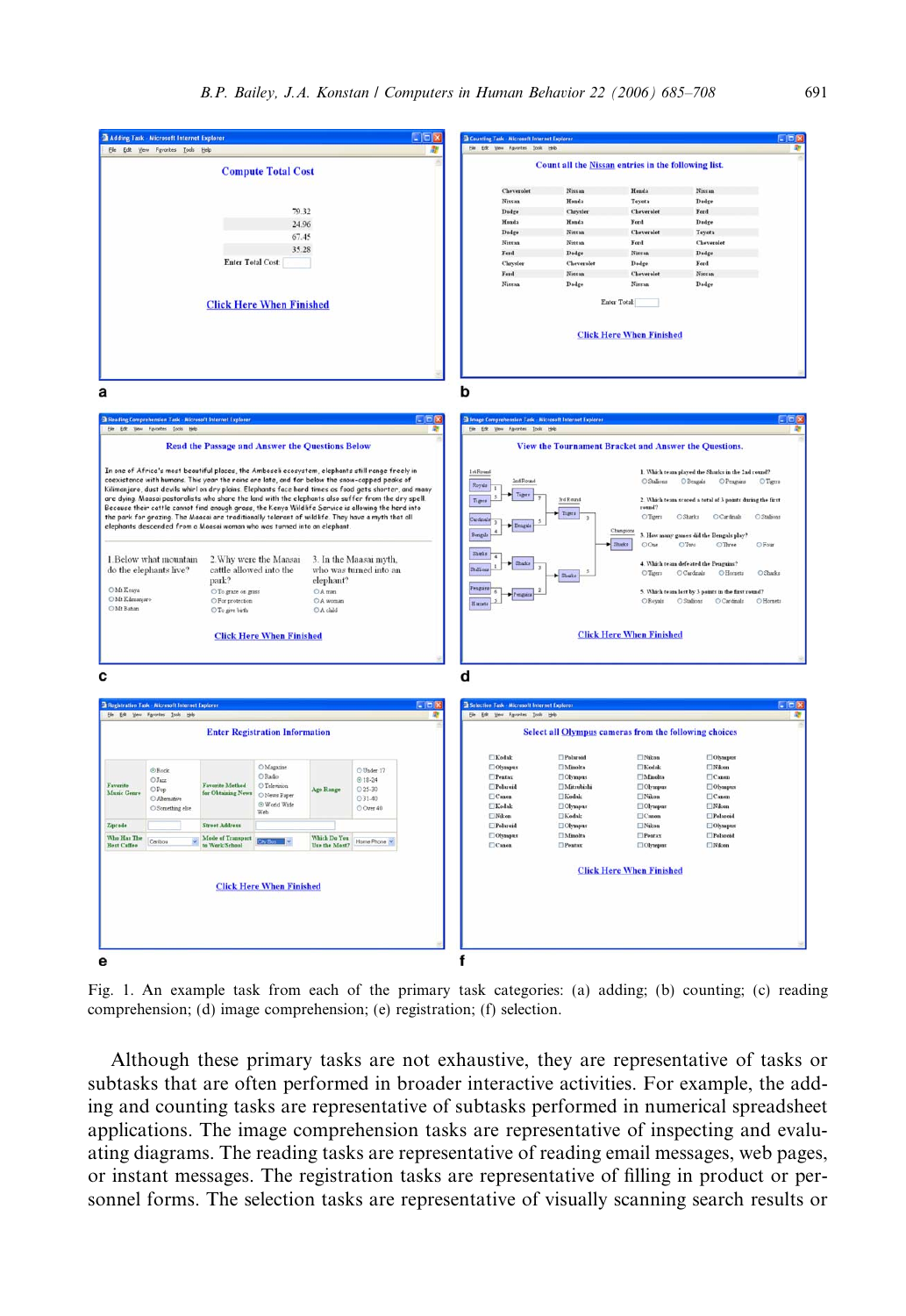documents for matching targets. Our sample of primary tasks should support reasonable external validity for the results.

# 3.4. Peripheral tasks

As shown in Figs. 2a and b, two categories of peripheral tasks were developed:

- Reading comprehension. A short  $(3-5$  sentences) news summary was presented to a user. The user read the summary and then selected the most appropriate title from among three choices. We collected the news summaries and their actual titles from an existing news site to enhance realism.
- Reasoning task. A realistic stock scenario was presented to a user. Each scenario consisted of a fictitious company's name along with the quantity, date, and price of shares that the user hypothetically purchased from that company. Each scenario also contained the price of the stock and a one sentence ''news-flash'' regarding the company. After analyzing the scenario, the user selected one of five trading actions; do nothing, buy a few more shares, buy many more shares, sell a few shares, or sell all shares.

The peripheral tasks were designed to last approximately 20 s and were refined based on a pilot study with five users. Because a user would receive more than one peripheral task from each category, we designed multiple sets of similar tasks. These peripheral task categories were selected because they are representative of notifications that users often receive ([Maglio & Campbell, 2000; McCrickard, Catrambone, Chewar, & Stasko, 2003](#page-22-0)) and because these tasks tap both language comprehension and analytic processing resources ([Wickens, 1984](#page-23-0)).

# 3.5. Hardware/software

The experiment was conducted on a standard desktop PC running MS Windows. Primary and peripheral tasks were implemented using HTML. JavaScript was used to



Fig. 2. An example task from each of the peripheral task categories: (a) reading news headlines; (b) reasoning about market actions.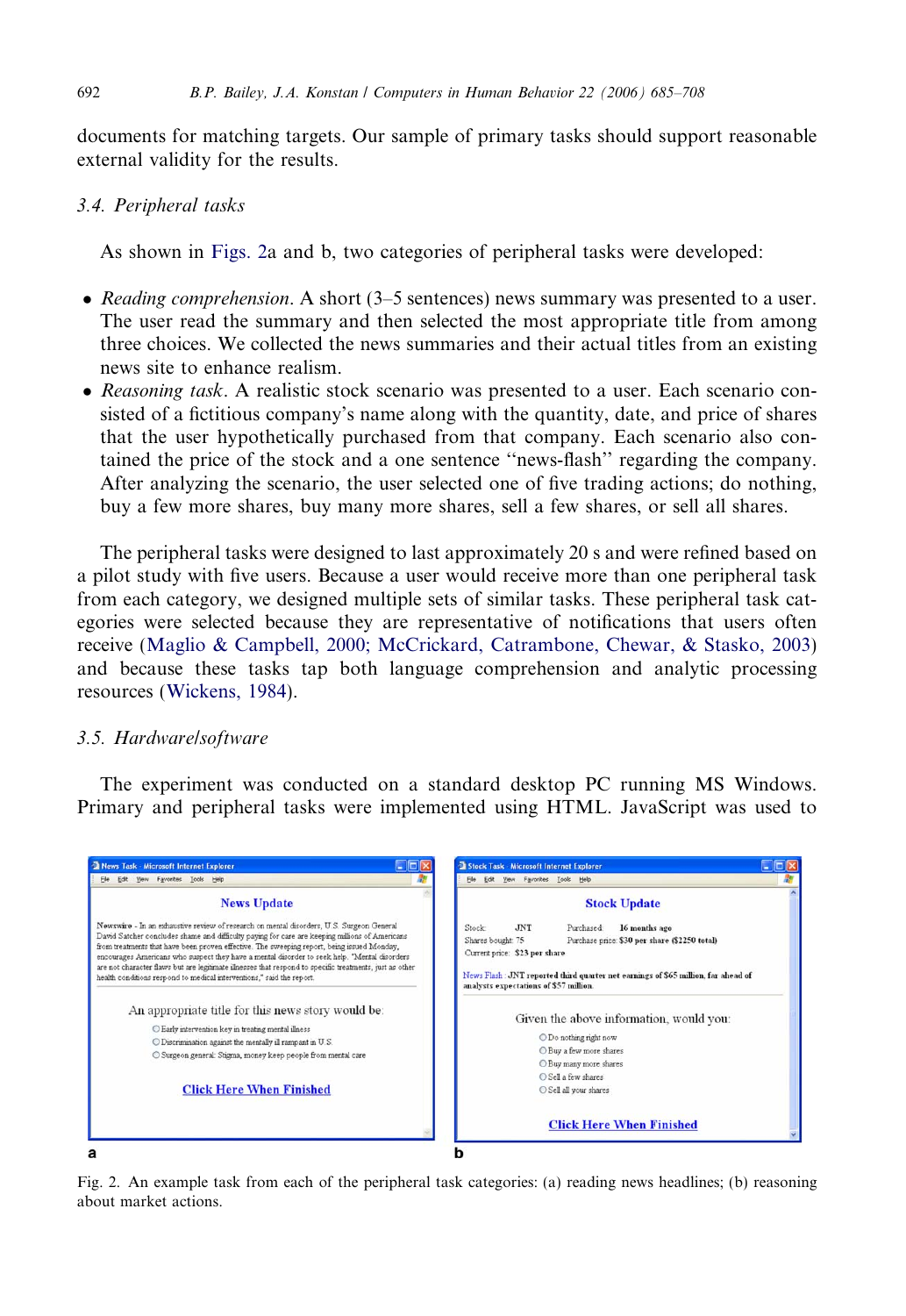implement the dynamics of the experiment such as randomizing, sequencing, and displaying tasks as well as logging performance data. Lotus ScreenCam was used to record a user's screen interaction.

# 3.6. Procedure

When a user arrived at the lab, we went through an informed consent process. The user was given a brief overview of the experiment and was then asked to complete the state anxiety form (Y-1) of the STAI [\(Spielberger, 1983](#page-23-0)), a commonly used and well-researched instrument for measuring anxiety in adults. While the trait form measures general anxiety, the state form measures anxiety at the present moment. The state form consists of 20 questions each with a four-point Likert response. The range of the anxiety scale is [20, 80].

Once complete, the user then moved to the computer to perform the tasks and was randomly assigned to either the Experimental or Control group:

- Experimental group. The experimenter described the peripheral tasks and a user performed several practice tasks. The first primary task category was then described and a practice task was performed by the user. The user was instructed to complete the primary and peripheral tasks as quickly as possible while maintaining accuracy on the tasks. The user was also instructed to immediately attend to a peripheral task whenever it appeared. After questions were answered, the experimenter left the testing area and the user performed three primary tasks. One primary task was interrupted with a reading task, another was interrupted with a reasoning task, and the remaining primary task was not interrupted and served as a control. If a peripheral task was presented, it was presented about halfway through execution of the primary task. Peripheral tasks were displayed in a modal window and covered the main work area of the primary task. To indicate completion of a primary or peripheral task, the user selected a ''finished'' link at the bottom of the task screen. For primary tasks, selecting the link would lead to the next task. This procedure was repeated for the five remaining task categories. The presentation order of the primary categories, tasks within each category, and peripheral tasks were randomized to minimize learning effects.
- Control group. The procedure for the Control group was similar to that of the Experimental group. The only difference was that peripheral tasks were now presented between primary tasks rather than during their execution. That is, a peripheral task was presented just after the primary task was complete, but before the next task began. A peripheral task was presented when the user selected the finished link of the primary task. As in the Experimental group, a peripheral task was presented for two of the three primary tasks from each category.

After performing the computer tasks, a user immediately completed another state anxiety form of the STAI. While we wanted a more fine-grained response for anxiety, it was not practical to administer this questionnaire after each condition in the experiment, nor did we have access to sensory-based hardware devices. After completing this form, the user filled out a paper questionnaire and rated the difficulty of the primary and peripheral task categories, the level of annoyance experienced when peripheral tasks were presented relative to each primary task category, and the level of annoyance experienced when performing the peripheral tasks. The entire experimental session lasted about 60 min.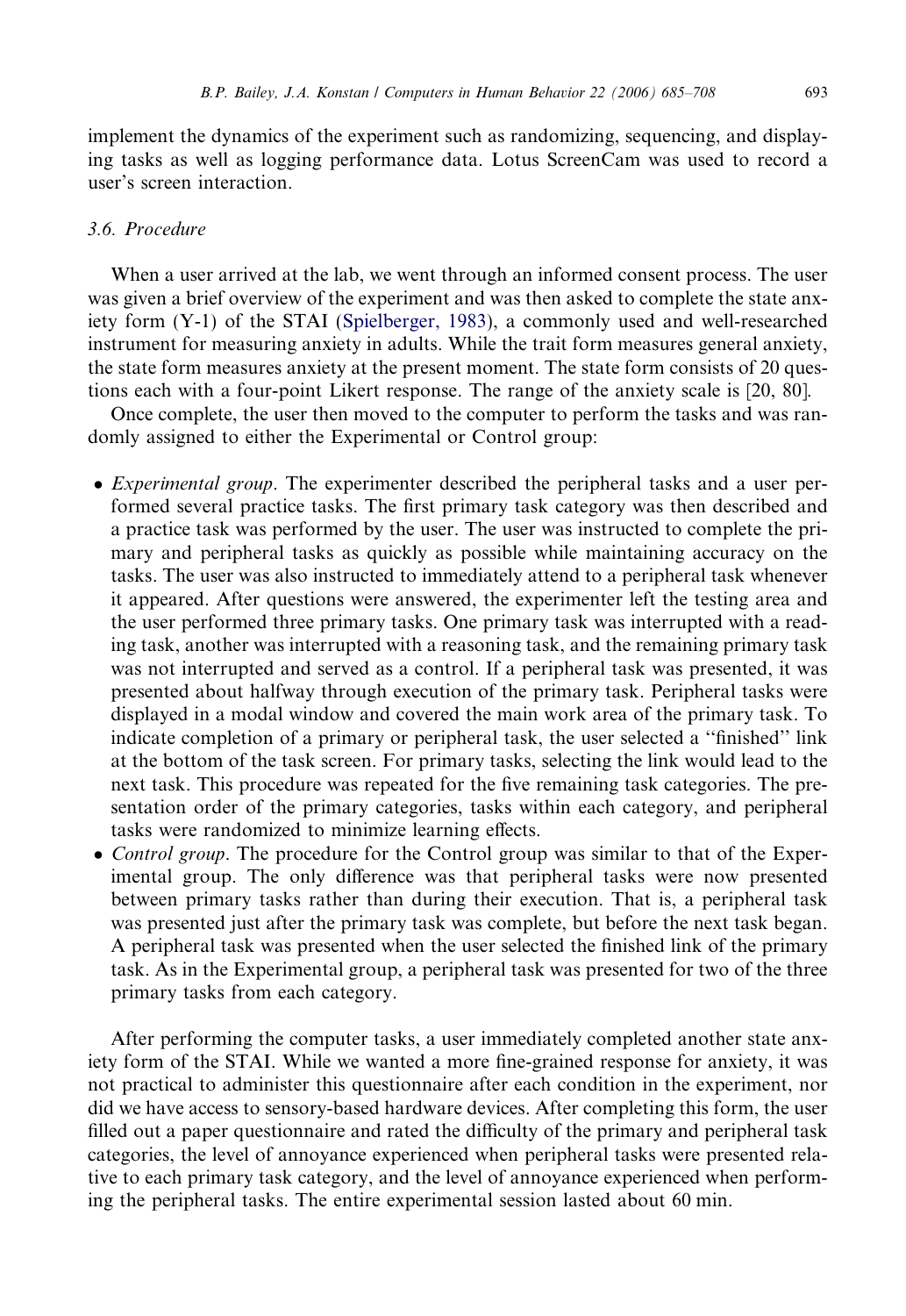#### 3.7. Measurements

We measured task performance, error rate, task difficulty, annoyance, and anxiety. To measure task performance, we instrumented our system to log:

- Time on primary task (TOT). This was the time spent performing a primary task, but did not include the time spent on a peripheral task, if presented.
- Time on peripheral task (TOP). This was the time spent performing a peripheral task.

To measure errors, we reviewed the screen interaction videos and compared a user's answer to the correct answer for each task. Because registration tasks as well as the peripheral tasks did not have objectively right or wrong answers, these tasks were not included in the error analysis.

A pencil and paper questionnaire was used to measure the difficulty of primary tasks and the level of annoyance experienced when performing the tasks. The questionnaire asked users to:

- Rank each primary task category according to difficulty. A user ranked the categories from 1 (easiest) to 6 (hardest) by placing an 'X' in the appropriate location in a table and was allowed to rank two or more categories as being equally difficult.
- Rate the level of annoyance experienced for each primary task category when a peripheral task was presented. A user placed six labels representing the primary task categories along a continuous scale of annoyance ranging from 1 (not annoying) to 25 (intolerable).
- Rate the level of annoyance experienced when performing each peripheral task category independent of a primary task category. A user placed two labels representing the peripheral task categories along a continuous scale of annoyance ranging from 1 (not annoying) to 25 (intolerable).

Our annoyance scale was based on the 25 point scale used by [Mital, McGlothlin,](#page-22-0) [and Faard \(1992\)](#page-22-0) to measure levels of annoyance caused by noise in computer rooms. The scale was marked in nine equally spaced locations  $(1, 4, 7, 10, 13, 16, 19, 22, 25)$ , identifying different levels of annoyance, including somewhat annoying (7), annoying (13), and very annoying (19). Since the scale had a wider range of values and was continuous, it allowed users to more easily position the task labels relative to each other on the scale.

To measure change in user anxiety, we asked a user to complete the state anxiety form of the STAI both *before* and *after* the experimental session. We subtracted the before measure from the after measure to compute change in state anxiety.

# 4. Results

In this section, we discuss results for task difficulty, completion time, errors committed, annoyance, and anxiety. Because Gender did not affect any of the dependent variables, the data was collapsed across this factor and will not be discussed further. For post hoc analysis, familywise error rates were controlled using the Bonferroni adjustment.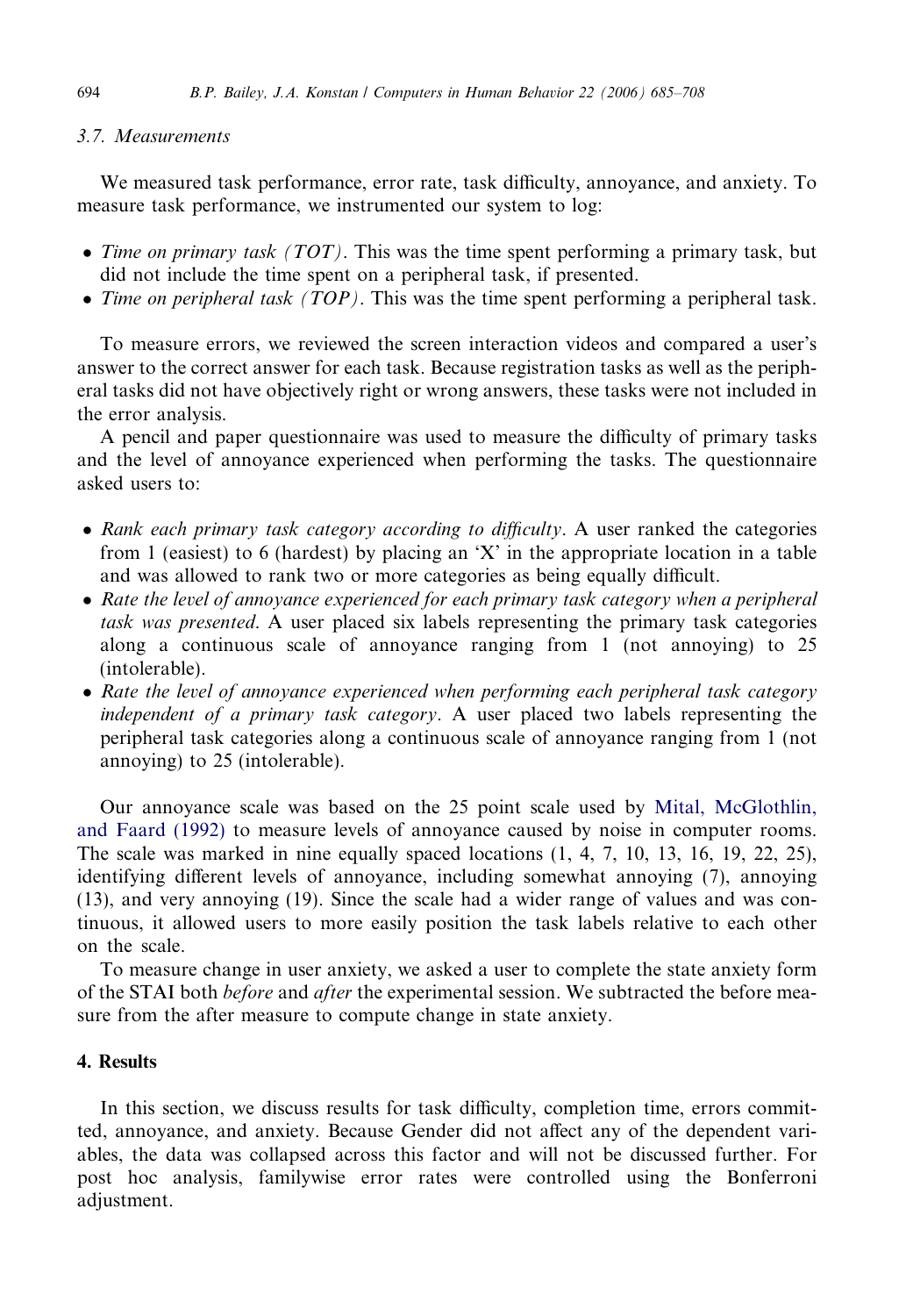#### 4.1. Task difficulty

Fig. 3 shows a graph of the difficulty rankings for each category of primary task between timing groups. Primary task had a main effect on rankings of difficulty,  $F(5,240) = 43.60, p < 0.001$ . Post hoc analysis showed that adding ( $\mu = 5.06$ ) was ranked more difficult than counting ( $\mu = 3.06$ ,  $p < 0.001$ ), image comprehension ( $\mu = 2.68$ ,  $p < 0.001$ ), selection ( $\mu = 2.28$ ,  $p < 0.001$ ), and registration ( $\mu = 2.02$ ,  $p < 0.001$ ). Reading ( $\mu$  = 4.44) was ranked more difficult than Counting ( $p < 0.001$ ), image comprehension  $(p < 0.001)$ , selection  $(p < 0.001)$ , and registration  $(p < 0.001)$ . Counting was ranked more difficult than registration ( $p \le 0.024$ ) and selection ( $p \le 0.027$ ).

Timing had a main effect on rankings of task difficulty,  $F(1,48) = 5.43$ ,  $p \le 0.024$ . While users in the Control group ( $\mu$ =3.42) ranked the primary tasks as being slightly more difficult to perform than users in the Experimental group ( $\mu = 3.10$ ), rankings followed the same qualitative ordering. Users in the Experimental group may have ranked the primary tasks as being less difficult because they overly attributed part of the difficulty of performing the tasks to the interruptions. There were no interactions in the data.

The rankings did validate that users perceived the categories of primary tasks as having different levels of difficulty (workload). The categories in Fig. 3 were ordered hardest-toeasiest and this same order will be used in subsequent graphs containing the primary tasks.

#### 4.2. Completion time

The following sections analyze completion time for the primary and peripheral tasks.

Primary tasks. Time on primary task between timing groups is shown in [Fig. 4a.](#page-11-0) Primary task affected completion time,  $F(5,235) = 107.67$ ,  $p < 0.001$ , however, they were not expected to take exactly the same amount of time. While timing did not affect completion time,  $F(1,47) = 0.16$ ,  $p < 0.69$ , peripheral task did affect completion time  $F(2,94) =$ 16.68,  $p \le 0.001$ . This main effect was due to a significant two-way interaction between peripheral task and timing,  $F(2,94) = 4.79$ ,  $p < 0.01$ , suggesting an interruption effect in the Experimental group. Although this effect was not detected between the timing groups, it is likely because the impact of interruption on completion time in the Experimental



Fig. 3. Rankings of task difficulty ordered from hardest-to-easiest.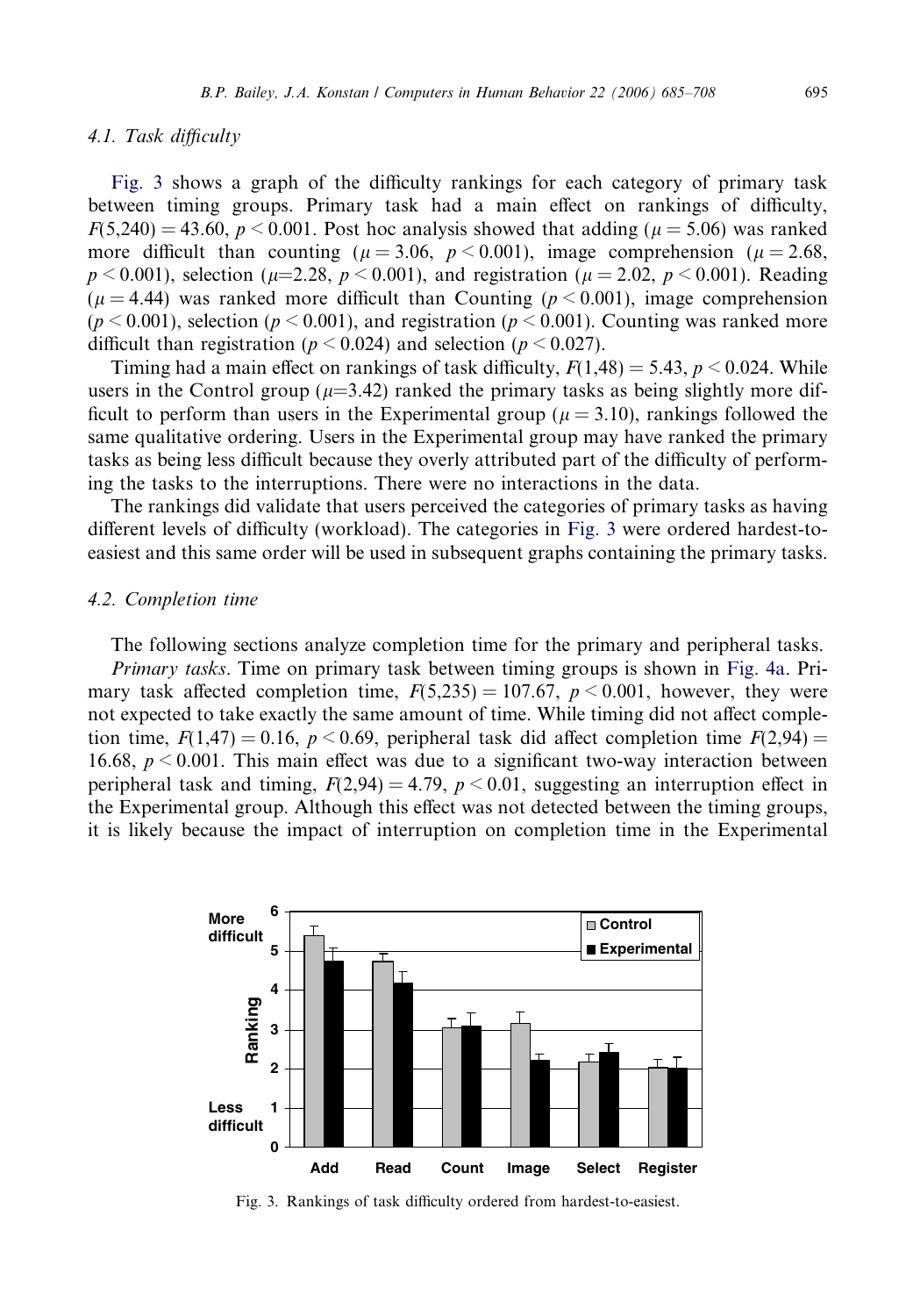<span id="page-11-0"></span>

Fig. 4a. Time on primary tasks between groups.

group was not enough to overcome the increased variability in performance that is common between different users ([Wickens, 1984\)](#page-23-0).

In the Experimental group, peripheral task had a main effect on primary task completion time,  $F(2,46) = 15.69$ ,  $p < 0.001$ . As shown in Fig. 4b, users required more time to complete primary tasks when interrupted with either a reading ( $\mu = 33.60$  s) or reasoning ( $\mu = 32.15$  s) task than when not interrupted ( $\mu = 29.16$  s,  $p < 0.001$ ,  $p < 0.002$ , respectively). While both categories of peripheral task caused a decrease in completion time, they did not affect it differently.

Interrupting the execution of primary tasks caused users to perform adding tasks 24% slower ( $\mu_{\text{int}} = 39.06$  s,  $\mu_{\text{not}} = 31.51$  s,  $p < 0.001$ ), counting tasks 27% slower ( $\mu_{\text{int}} = 19.31$  s,  $\mu_{\text{not}} = 15.25$  s,  $p < 0.001$ ), reading tasks 7% slower ( $\mu_{\text{int}} = 49.32$  s,  $\mu_{\text{not}} = 45.94$  s,  $p < 0.04$ ), image comprehension tasks 10% slower ( $\mu_{int} = 38.28$  s,  $\mu_{not} = 34.71$  s,  $p < 0.05$ ), selection tasks 16% slower ( $\mu_{int} = 18.88$  s,  $\mu_{not} = 16.21$  s,  $p < 0.03$ ), and registration tasks 3% slower  $(\mu_{\text{int}} = 32.39 \text{ s}, \mu_{\text{not}} = 31.34 \text{ s}, p < 0.001)$ . When compared with task difficulty, results show that the disruptive effect of interruptions on completion time tends to increase with the difficulty of the primary task. Because more difficult tasks likely induce higher mental loads on working memory, users require more time to re-orient to the suspended task. This finding is consistent with results in [\(Kreifeldt & McCarthy, 1981](#page-22-0)).



Fig. 4b. Time on the not interrupted vs. interrupted primary tasks within just the Experimental group.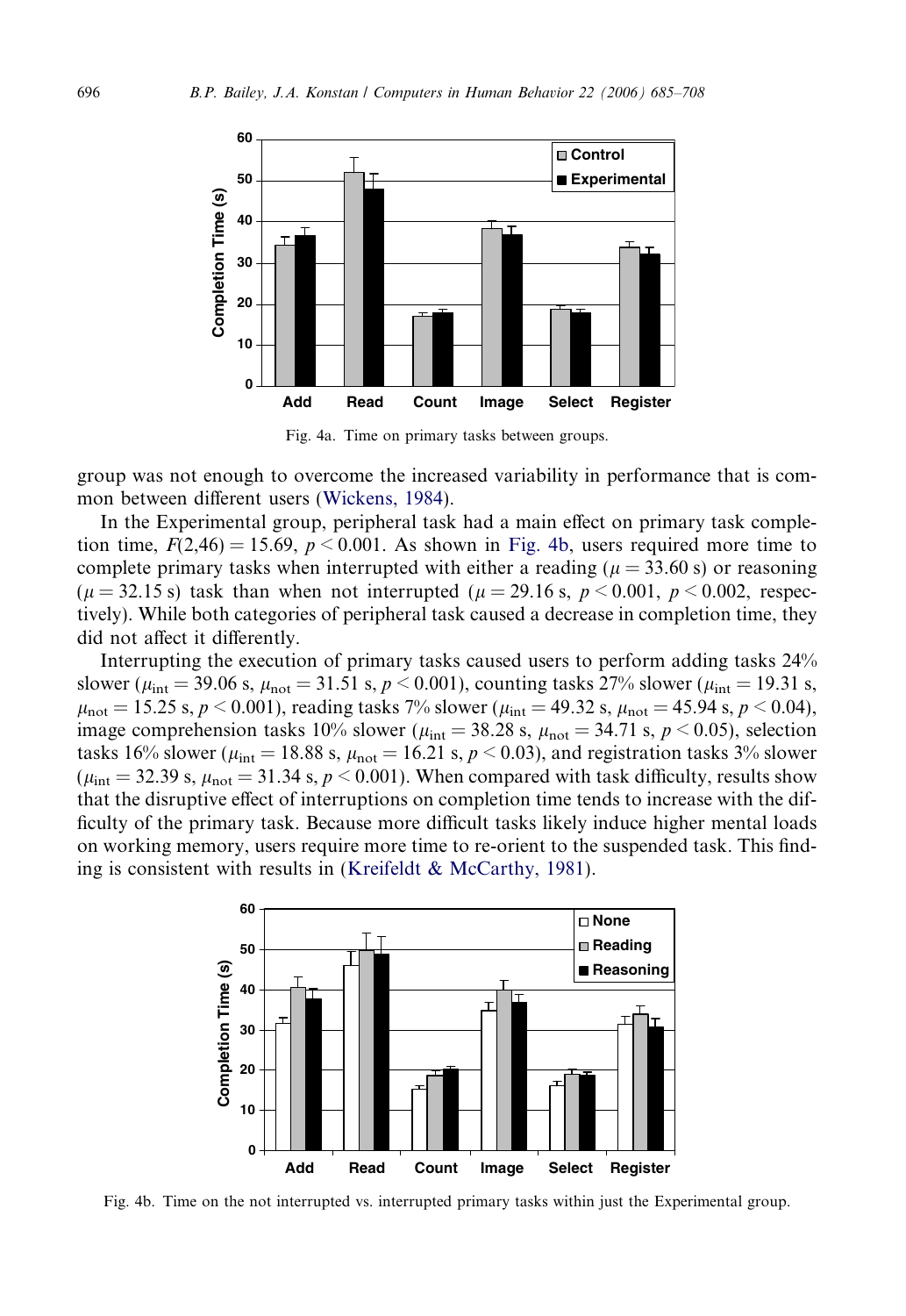In the Control group, peripheral task did not affect completion time,  $F(2,48) = 2.37$ ,  $p < 0.10$ , and there were no interaction effects. Thus, when peripheral tasks interrupt the execution of primary tasks, performance on the primary tasks is degraded. However, when those same peripheral tasks are presented between primary tasks, there is no performance degradation.

Peripheral tasks. Figs. 5a–b show time on peripheral tasks clustered by the primary tasks between which (Control) or during which (Experimental) they were performed. Peripheral task had a main effect on completion time,  $F(1,47) = 98.01$ ,  $p < 0.001$ . While reading tasks ( $\mu = 25.96$  s) required more time to complete than reasoning tasks  $(\mu = 17.10 \text{ s})$ , they were not expected to take exactly the same amount of time.

Timing marginally affected time on peripheral task,  $F(1,47) = 3.05$ ,  $p < 0.087$ , with users in the Experimental group performing peripheral tasks ( $\mu_{\text{Reading}} = 23.87$  s,  $\mu_{\text{Reasoning}} = 15.50 \text{ s}$ ) about 15% faster than users in the Control group ( $\mu_{\text{Reading}} = 27.97 \text{ s}$ ,  $\mu_{\text{Reasoning}} = 18.64 \text{ s}; p \leq 0.10, p \leq 0.08,$  respectively). While users were instructed to perform all tasks as quickly as possible, performing the peripheral tasks in the context of having primary tasks interrupted ostensibly caused more intrinsic motivation and thus faster performance on the peripheral tasks ([Card et al., 1983](#page-21-0)). This effect may not be present in



Fig. 5a. Time on the reading peripheral tasks between groups.



Fig. 5b. Time on the reasoning peripheral tasks between groups.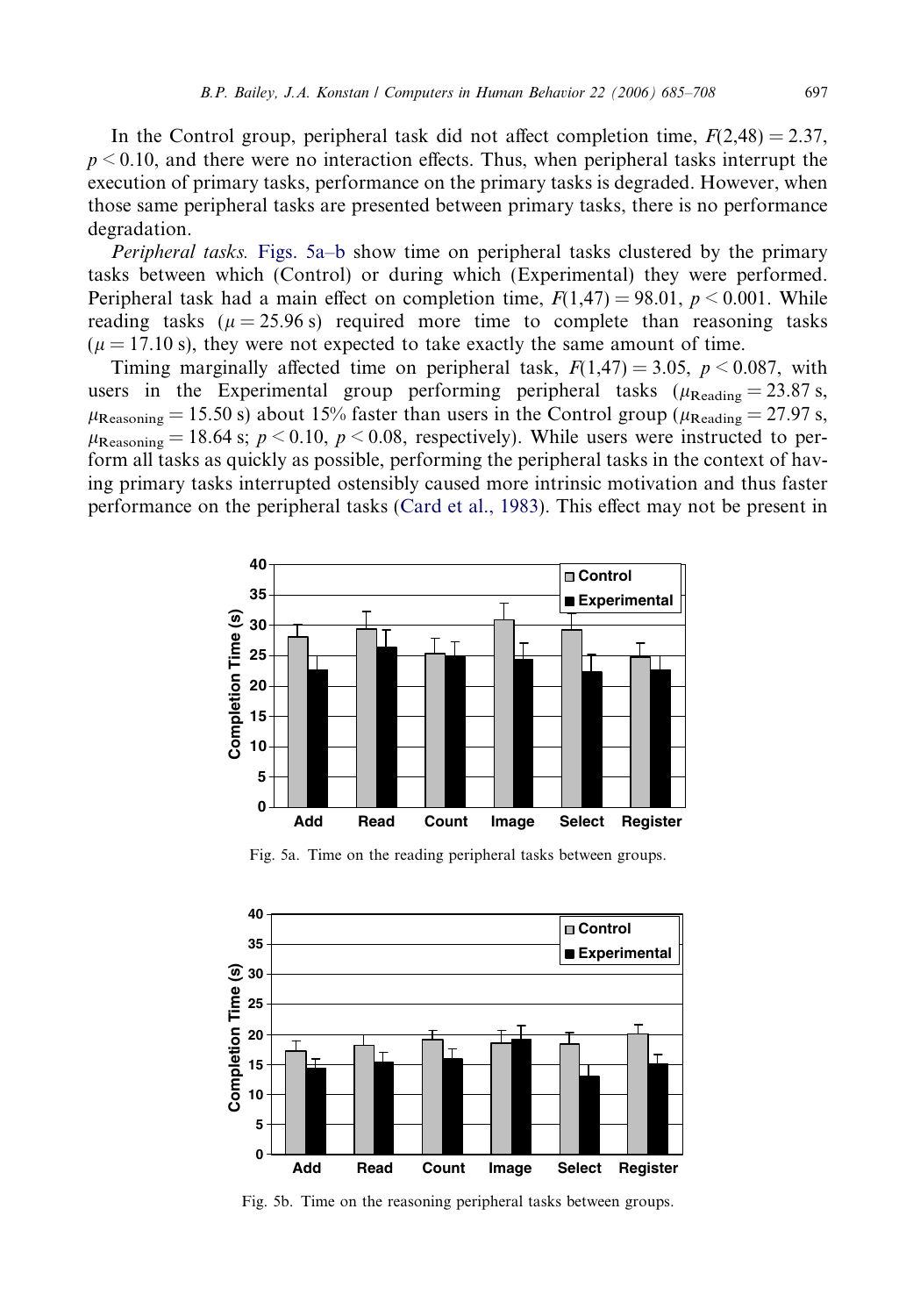more realistic settings where user motivation does not necessarily need to be artificially instructed or otherwise induced. While cognitive resource conflicts have been shown to cause increased switching time among tasks [\(Altmann & Trafton, 2002; Rubinstein,](#page-21-0) [Meyer, & Meyer, 2001\)](#page-21-0), our results show that users were able to switch from the primary to peripheral tasks without significant cost, as there was no effect of primary task and there were no interactions in the data. Combined with the previous results for primary tasks, our results show that users are able to allocate resources for and initiate new (peripheral) tasks much more readily than they can resume previously suspended tasks.

# 4.3. Errors

The number of errors committed for primary tasks (excluding registration) between groups is shown in Fig. 6a. Primary task had a main effect on errors committed,  $F(4,192) = 4.35$ ,  $p \le 0.002$ . Post hoc analysis showed that adding ( $\mu = 0.26$ ) and image comprehension ( $\mu = 0.21$ ) had more errors than reading ( $\mu = 0.073$ ,  $p < 0.002$ ,  $p < 0.039$ , respectively). While no other pairwise differences were detected, the number of errors committed generally increased with the difficulty of the primary tasks.

Peripheral task did not affect errors committed,  $F(2,96) = 0.95$ ,  $p < 0.39$ , and analysis within the Experimental group (see [Fig. 6b](#page-14-0)) further confirmed that there was no effect of peripheral task,  $F(2,48) = 0.18$ ,  $p < 0.83$ . This was contrary to our expectation that interruptions would cause immediate, additional errors on the primary tasks. However, timing did have a strong main effect on errors committed,  $F(1,48) = 67.30, p < 0.001$ , with users in the Experimental group committing about *twice* the number of errors ( $\mu = 0.22$ , about two errors per 10 tasks) than users in the Control group ( $\mu = 0.11$ , about one error per 10 tasks). There were no interactions in the data.

While interruptions did not cause immediate error, the *expectancy* of interruption did cause more errors overall. A plausible explanation of this expectancy effect is that users were prospectively allocating cognitive resources to handle anticipated interruptions [\(Ellis,](#page-22-0) [1996; Trafton et al., 2003\)](#page-22-0), diverting necessary resources away from primary tasks, resulting in additional error. These results, combined with the results for primary task completion time, show a multidimensional impact of interruption. Not only does the interruption



Fig. 6a. Errors committed on the primary tasks between groups.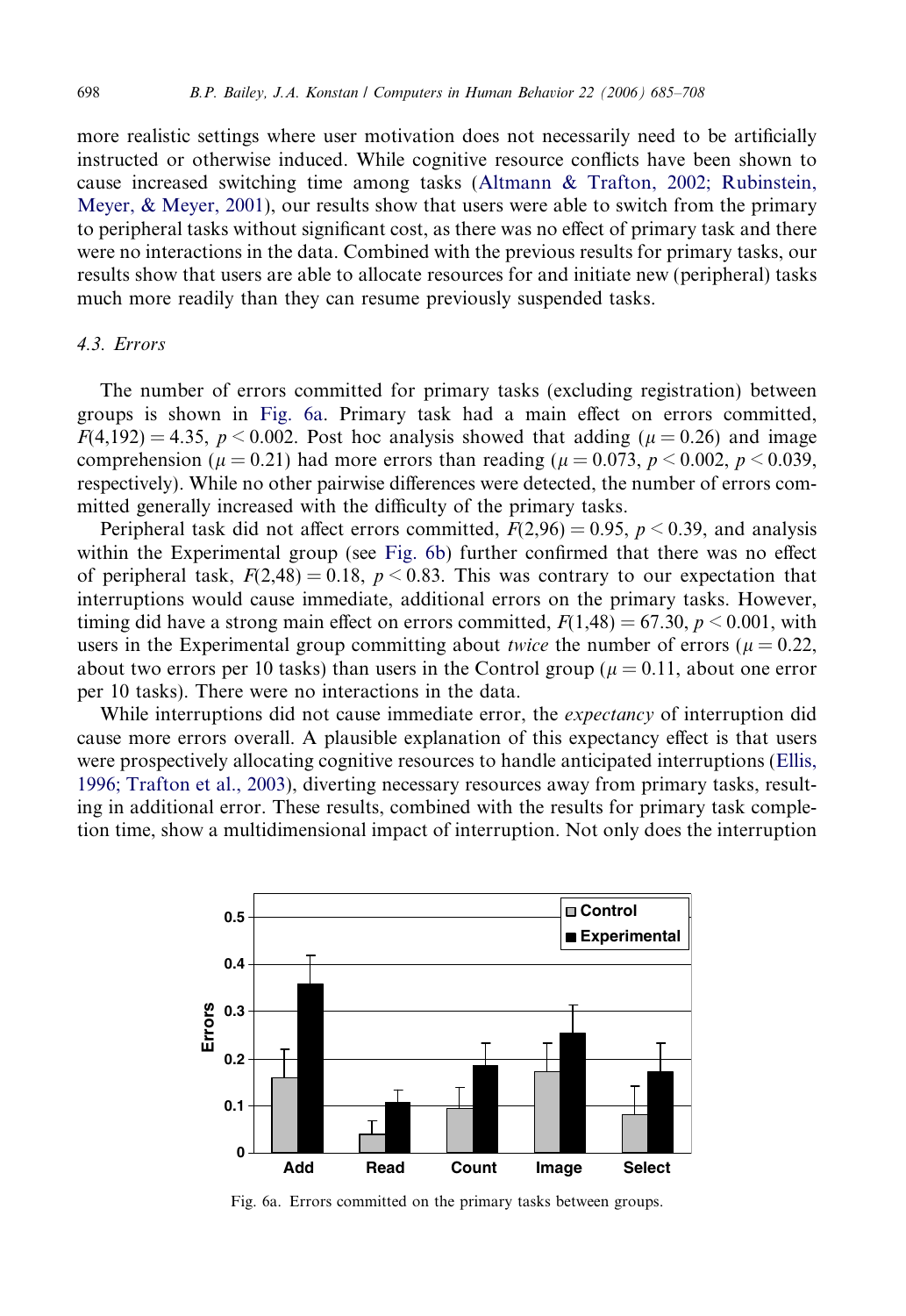<span id="page-14-0"></span>

Fig. 6b. Errors committed on the primary tasks for the not interrupted vs. interrupted tasks in just the Experimental group.

proper cause a decrease in task completion time, but the expectancy of interruption causes increased error across tasks.

#### 4.4. Annoyance

Fig. 7a shows user ratings for how annoying it was to receive peripheral tasks relative to the primary tasks. Primary Task had a main effect on ratings of annoyance,  $F(5,240) = 35.93$ ,  $p < 0.001$ . Post hoc analysis showed that it was more annoying to receive a peripheral task relative to adding ( $\mu = 13.75$ ) than to counting ( $\mu = 10.61$ ,  $p < 0.001$ ), image comprehension ( $\mu$  = 7.40,  $p$  < 0.001), selection ( $\mu$  = 6.68,  $p$  < 0.001), and registration ( $\mu = 5.80, p \le 0.001$ ). Also, it was more annoying to receive a peripheral task relative to both reading and counting than to image comprehension ( $p < 0.001$ ,  $p < 0.001$ , respectively), Selection ( $p < 0.001$ ,  $p < 0.001$ , respectively), and registration ( $p < 0.001$ ,  $p < 0.001$ , respectively). No other differences were detected. These results show that the more difficult



Fig. 7a. Ratings of annoyance for the primary tasks between groups.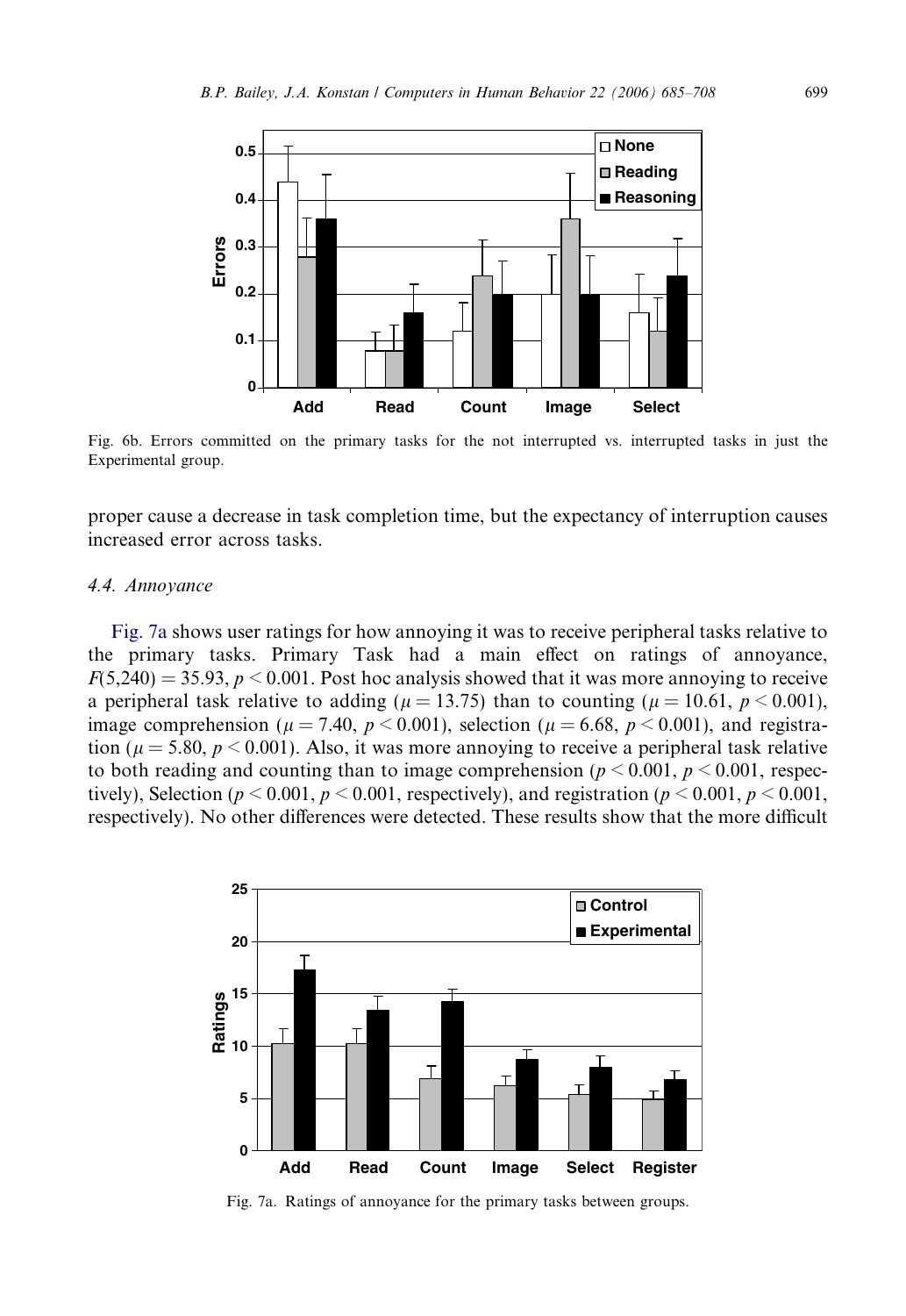the primary task, the more annoying it is to receive a peripheral task either during or between that primary task.

Although we expected ratings of annoyance to depend on the difficulty of the primary task in the Experimental group, we were somewhat surprised that a similar dependent pattern was detected in the Control group. This effect may be due to continued residual activation from the prior task ([Allport, Styles, & Hsieh, 1994; Altmann & Trafton, 2002;](#page-21-0) [Rubinstein et al., 2001\)](#page-21-0), with more difficult tasks resulting in increased or longer residual interference. A user in the Control group succinctly summarized this effect, ''the more difficult the [primary] task, the more I wanted a break before performing a peripheral task''. If a short delay between completing a primary task and performing a peripheral task had been used in the Control group, the annoyance ratings may have been less dependent on the primary task.

Timing had a main effect on ratings of annoyance,  $F(1,48) = 9.18$ ,  $p < 0.01$ . As illustrated in [Fig. 7a,](#page-14-0) users experienced about 64% more annoyance when a peripheral task was presented during a primary task ( $\mu$ <sub>E</sub> = 11.40) than when it was presented between primary tasks ( $\mu_C$  = 7.29). Post hoc tests showed that this was generally true across tasks. Annoyance increased by 68% for adding  $(\mu_C = 10.26, \mu_E = 17.24, t(48) = 3.42,$  $p < 0.001$ , 31% for reading ( $\mu$ c = 10.22,  $\mu$ <sub>E</sub> = 13.40, t(48) = 1.59, p < 0.055), 106% for counting ( $\mu_C = 6.92$ ,  $\mu_E = 14.30$ ,  $t(48) = 4.26$ ,  $p < 0.001$ ), 41% for image comprehension  $(\mu_C = 6.14, \mu_E = 8.66, t(48) = 1.81, p < 0.038)$ , 50% for selection  $(\mu_C = 5.34, \mu_E = 8.02,$  $t(48) = 1.89, p < 0.03$ , and  $40\%$  for registration ( $\mu$ <sub>C</sub> = 4.84,  $\mu$ <sub>E</sub> = 6.76,  $t(48) = 1.54$ ,  $p < 0.065$ ). While there was an interaction between factors,  $F(5,240) = 5.18$ ,  $p < 0.001$ , it was due to the counting and adding tasks in the Experimental group having larger increases in annoyance than the other tasks. These results show that the annoyance experienced when a peripheral task is presented depends not only on the difficulty of the primary task, but also on *when* that task is presented.

Fig. 7b shows a graph of user ratings for how annoying it was to perform peripheral tasks in each timing group. Peripheral task had a main effect on annoyance,  $F(1,48) = 104.04$ ,  $p < 0.01$ . Reading tasks ( $\mu = 11.23$ ) were rated as more annoying to perform than reasoning tasks ( $\mu = 9.19$ ), which may have been due to users needing more time to complete reading tasks. Timing also had a main effect on these ratings of annoyance,  $F(1,48) = 13.10$ ,  $p < 0.001$ . Users in the Experimental group ( $\mu = 12.85$ ) rated the



Fig. 7b. Ratings of annoyance for the peripheral tasks between groups.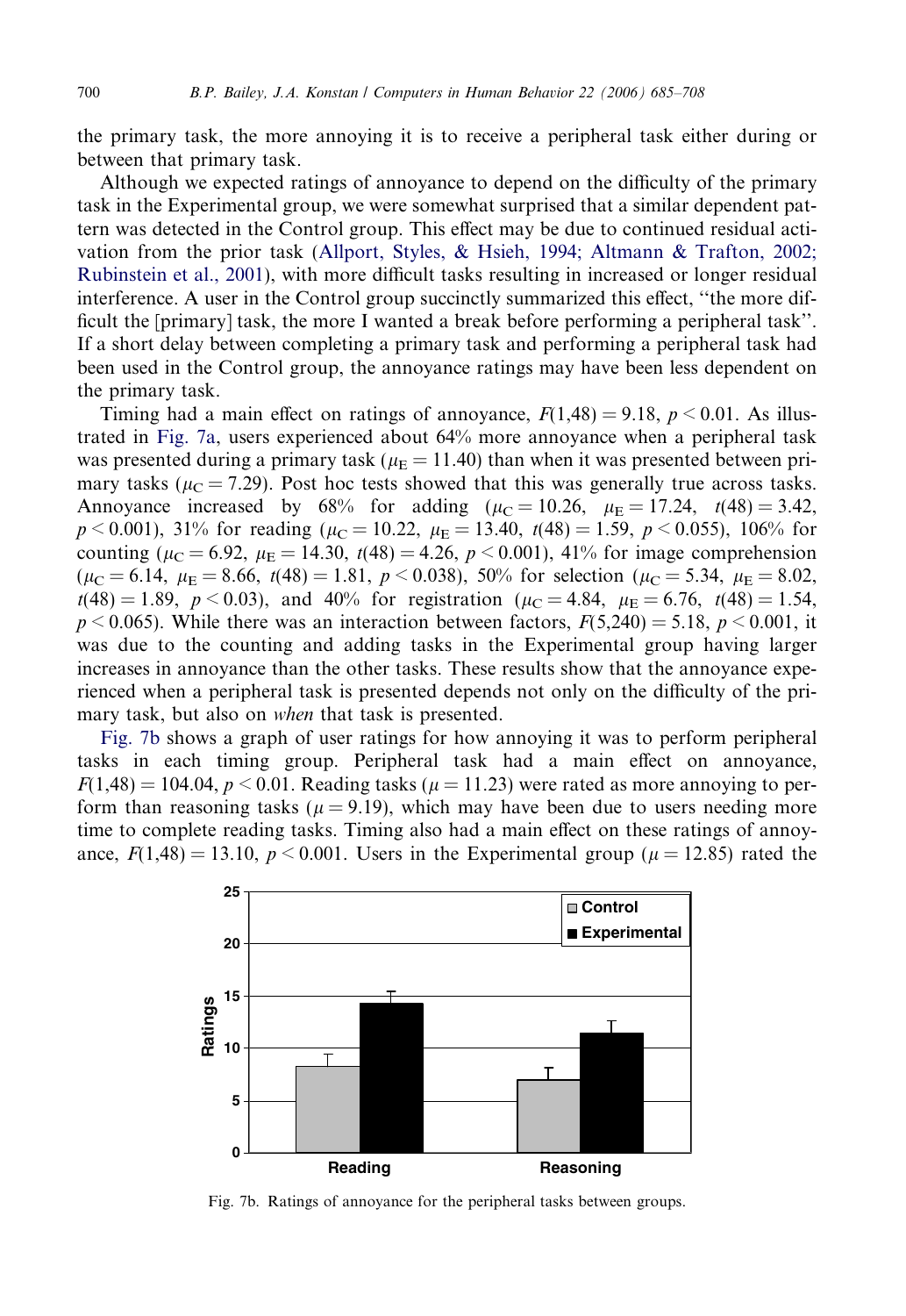

Fig. 8. User anxiety just before and after the experimental session between groups.

peripheral tasks as being about 60% more annoying to perform than users in the Control group ( $\mu = 7.57$ ). No interactions were present in the data.

Consistent with completion time and error rate, these results show that the timing of peripheral tasks affects how much annoyance a user experiences when the primary task sequence is interrupted as well as when performing the peripheral tasks.

# 4.5. Anxiety

Fig. 8 shows a graph of the before vs. after differences in user anxiety between timing groups. Session (before vs. after) had a main effect on anxiety,  $F(1,48) = 41.97$ ,  $p < 0.001$ , showing that users had more anxiety after participating in the experiment ( $\mu = 41.50$ ) than before it began ( $\mu = 32.50$ ). While timing did not have a main effect, there was a significant two-way interaction between session and timing,  $F(1,48) = 3.90, p \le 0.05$ .

As can be seen in Fig. 8, the interaction was due to users in the Experimental group reporting about twice the increase in anxiety ( $\mu_{before} = 32.32$ ,  $\mu_{after} = 44.04$ ,  $\mu_{\Delta} = 11.72$ ) than users in the Control group ( $\mu_{\text{before}} = 32.68$ ,  $\mu_{\text{after}} = 38.96$ ,  $\mu_{\Delta} = 6.28$ ,  $p < 0.028$ ). This represents about a 10% increase on the STAI scale. When peripheral tasks interrupt the execution of primary tasks, users experience considerably more anxiety than when they are presented between primary tasks.

## 5. Discussion and implications for attention-aware systems

# 5.1. Summary of results

The purpose of this experiment was to investigate how manipulating the timing of peripheral tasks relative to primary tasks would influence the resulting impact on completion time, error rate, and affective state. For completion time, interrupting the execution of primary tasks caused users to perform primary tasks from 3% to 27% slower than when not interrupted. While the degradation tended to increase with the difficulty of the primary task, it did not depend on the category of peripheral task. Degradation was likely due to users needing more time to re-orient to tasks that induced higher mental demands at the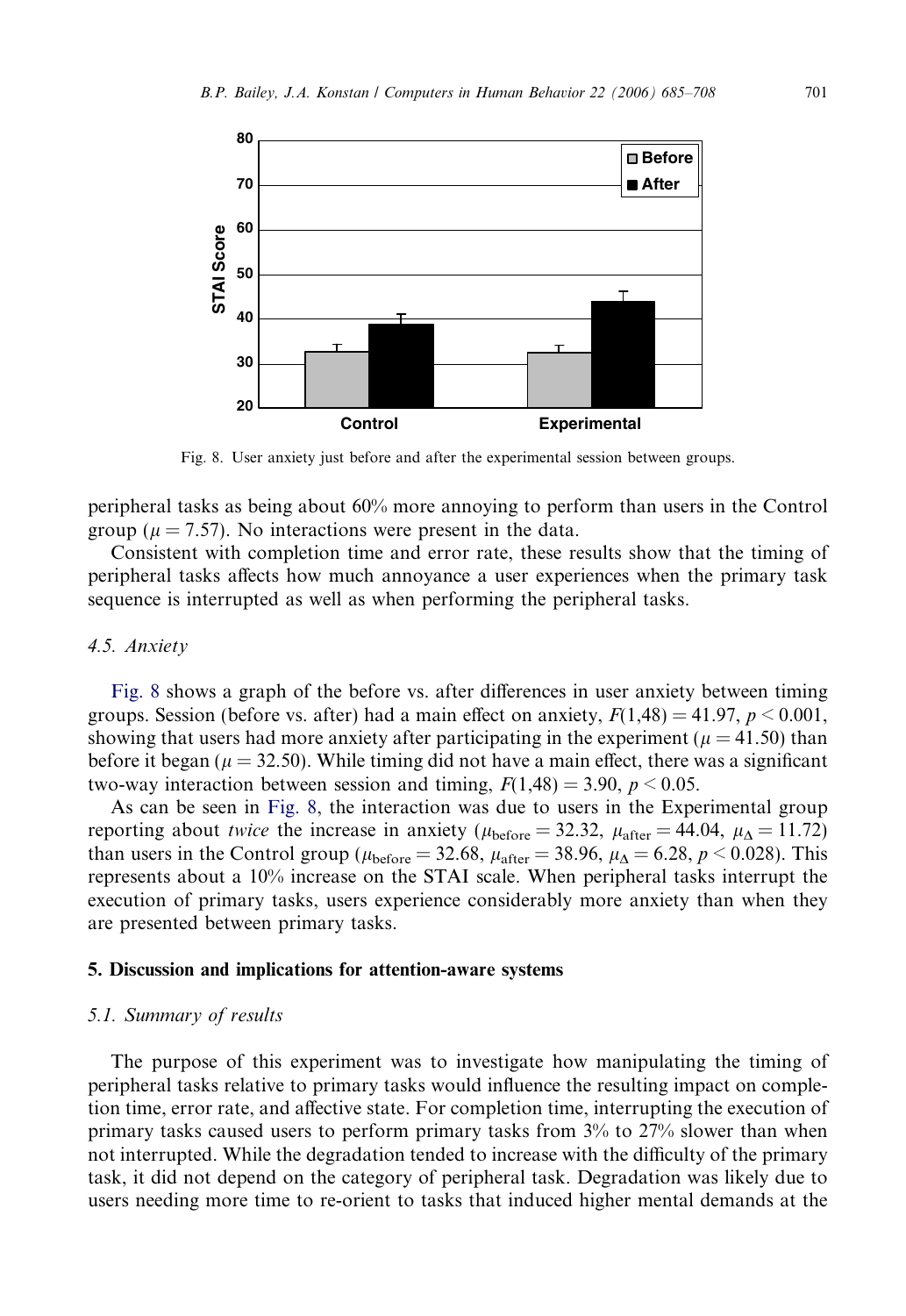point of interruption. However, when peripheral tasks were presented *between* primary tasks, there was no degradation of task completion time.

Peripheral tasks were performed about 15% faster when they interrupted the execution of primary tasks. Increased performance may be attributed to a user's increased motivation to get back to and complete interrupted primary tasks as quickly as possible. The category of primary task did not affect peripheral task completion time in either timing group. These results show that users can initiate new tasks much more readily than they can resume previously suspended tasks.

For error rate, presenting peripheral tasks during the execution of primary tasks did not cause immediate, additional errors on the primary tasks. However, periodic interruption to the primary tasks did cause users to commit about twice the number of errors overall, indicating that interruptions cause increased or longer residual interference lasting beyond the immediate task.

In terms of affective state, results show that peripheral tasks interrupting the execution of primary tasks cause from 31% to 106% more annoyance than when presented between them. The more difficult the primary task, the more annoying it is to be interrupted. Interestingly, this pattern was evident regardless of when peripheral tasks were presented, suggesting that resources allocated to the primary task were not being immediately released upon completion of the task. The timing of peripheral tasks also influenced the amount of annoyance experienced. When peripheral tasks interrupted primary tasks, users experienced about 64% more annoyance relative to the primary tasks and about 60% more annoyance relative to the peripheral tasks. Also, users experienced about twice the increase in anxiety from the experimental session when peripheral tasks interrupted the execution of primary tasks than when they came between the primary tasks.

When extrapolated over the millions of computer users whose tasks are being increasingly interrupted by applications executing outside their focus of attention, these results show a remarkable impact of interruption on users and their tasks. Since only the time at which peripheral tasks were displayed was manipulated, our results demonstrate that effective timing of interruptions relative to primary tasks can substantially mitigate their disruptive effects. This is easily shown by interpreting our results from the opposite perspective. When peripheral tasks are presented at the boundary between primary tasks, users complete primary tasks faster, commit far fewer errors, and experience much less annoyance and anxiety than when those same peripheral tasks interrupt the execution of primary tasks.

# 5.2. Relations to existing work

Our results for task completion time and error rate are consistent with many previous studies, including [\(Czerwinski et al., 2000a; Kreifeldt & McCarthy, 1981; Latorella,](#page-21-0) [1998; McFarlane, 1999; Trafton et al., 2003](#page-21-0)). However, by using a different sample of primary and peripheral tasks, our results provide further external validity to previous findings.

While [Zijlstra et al. \(1999\)](#page-23-0) found that interruptions caused *increased* task performance, users in their experiment were instructed to work at their own pace. Increased arousal from the interruptions likely facilitated increased performance [\(Sanders & Baron, 1975](#page-23-0)), which more than compensated for any resumption lag after an interruption. Although users in our experiment were instructed to work as quickly as possible, we suspect that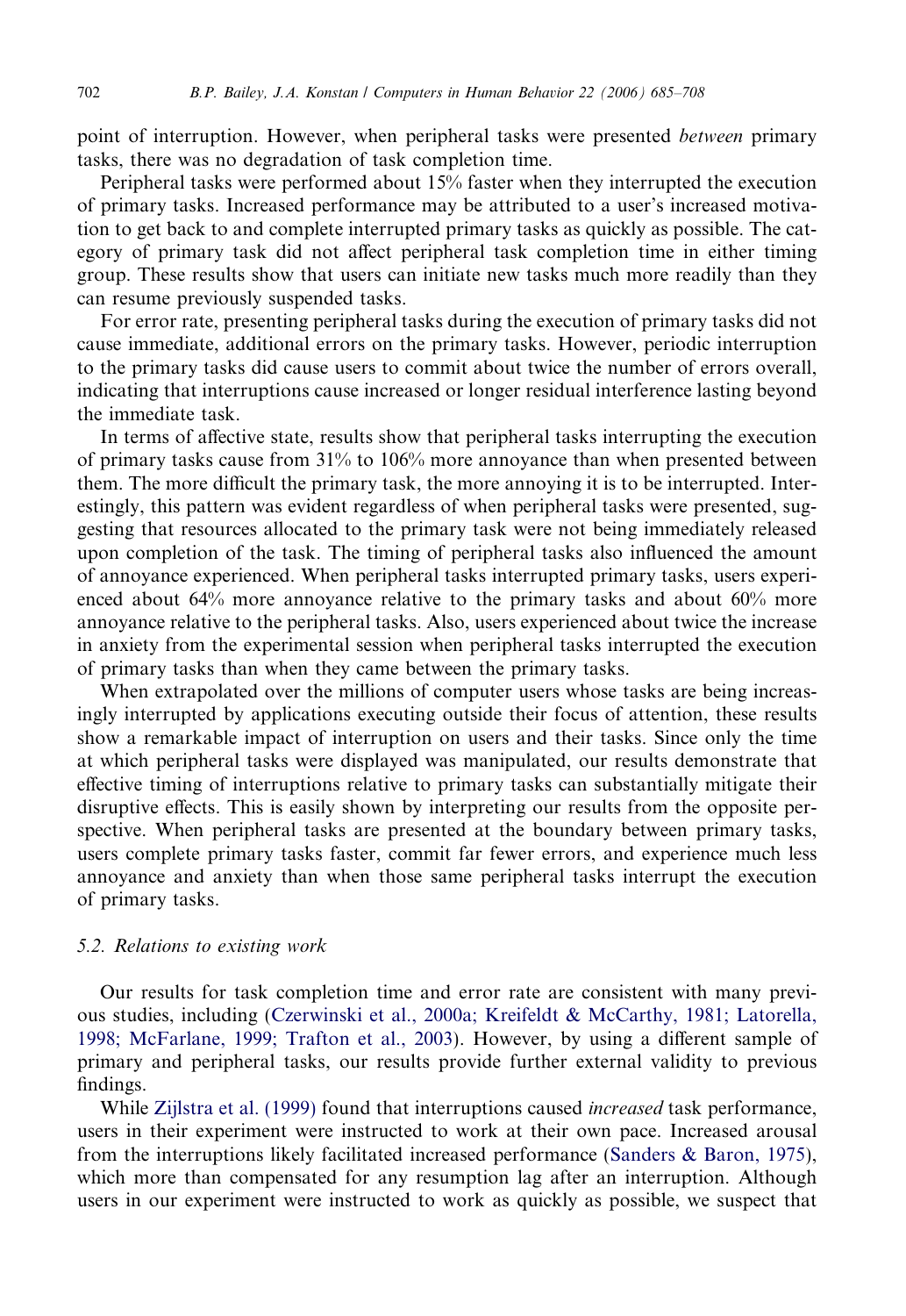increased arousal was responsible for the increased performance on peripheral tasks in the Experimental group.

Our results on error rate support previous findings that interruptions can have a residual effect lasting well beyond the immediate primary task [\(Latorella, 1998](#page-22-0)). Within the Experimental group, users did not commit more errors on the interrupted tasks than the non-interrupted tasks, but they did commit more errors overall than users in the Control group. This indicates that users were experiencing residual interference from the interruptions.

For affective state, our results support and extend results in ([Zijlstra et al., 1999](#page-23-0)). We found that interruptions impact affective state along the dimensions of anxiety as well as annoyance. However, our experimental design ensured that this effect cannot be attributed to differences in task workload, as only the timing of a peripheral task was manipulated. For information workers and end users, the impact of interruptions on affective state may be more important than on performance and error rate. Future work should seek to measure a broader spectrum of affective dimensions and consider the use of physiological measures such as galvanic skin response [\(Edelberg, 1972](#page-21-0)), which can provide a continuous and more objective measure of anxiety.

#### 5.3. Timing and task structure

As this was one of the first experiments to focus on timing of peripheral tasks, we used a coarse structure of a primary task sequence to select moments for presenting peripheral tasks – at the boundaries between vs. during the execution of primary tasks. We expected that presenting peripheral tasks at a coarse boundary between primary tasks would be less disruptive than presenting them during the execution of primary tasks, since a user's mental workload should be lower at those moments ([Miyata & Norman, 1986](#page-22-0)). Our results were consistent with this expectation.

An important question is whether finer-grained temporal manipulation of a peripheral task can mitigate the effects of interruption similar to the coarser timings used in this work. By leveraging task modeling techniques such as GOMS ([Card et al., 1983](#page-21-0)) or event perception theory [\(Zacks et al., 2001](#page-23-0)), a primary task could be hierarchically decomposed and different boundaries in the task model could serve as candidate moments for presenting peripheral tasks (i.e. interruption). Comparing moments selected by alternative techniques will hopefully lead to more systematic methods for determining when interruptions would be least disruptive to a primary task.

Because boundaries in a task sequence are only speculated to represent moments of lower mental workload, linking physiological measures of workload such as pupil dilation ([Beatty, 1982](#page-21-0)), heart rate variance [\(Rowe, Sibert, & Irwin, 1998](#page-23-0)), or blink rate ([Kramer,](#page-22-0) [1991](#page-22-0)) to models of task execution may offer an improved technique for predicting how opportune different moments in a task are for interruption and offer a psycho-physiological explanation. [Iqbal, Adamczyk, Zheng, and Bailey \(2005\), Iqbal, Zheng, and Bailey \(2004\),](#page-22-0) [and Shell, Selker, and Vertegaal \(2003\),](#page-22-0) among others, are pursuing this direction of work.

# 5.4. Issues of practical relevance, user strategies, and limitations

An issue of practical relevance was our decision to display peripheral tasks using a modal dialog window. While the use of modal dialogs is representative of many practical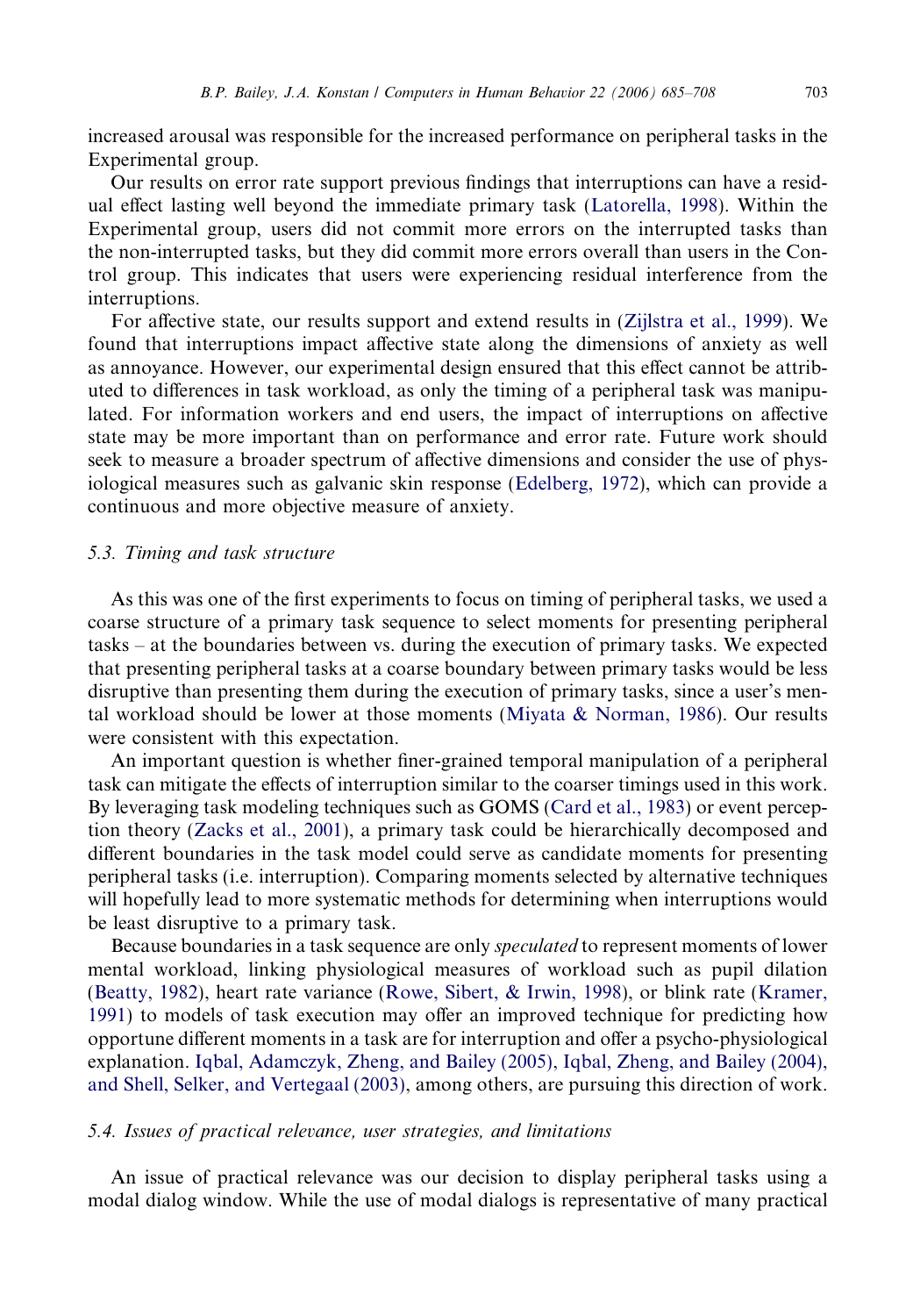situations such as receiving email notifications, system alerts, and instant messages, it is not representative of others, e.g., where salient visual or auditory cues are used to attract, but not force user attention. Our decision to use a modal dialog balanced the need to make the experiment representative of at least some practical situations with still being able to control interruption timing.

Another practical issue is whether interrupting a similar task sequence at coarse boundaries would produce a similar effect if those tasks themselves were part of a broader interactive activity. While the task sequences used in our experiment had well-defined boundaries with little or no cognitive carryover between tasks, if they were embedded within a broader interactive activity, such carryover would probably exist. However, the ''cognitive rhythms'' that [Card et al. \(1983\)](#page-21-0) reported observing when users performed manuscript editing tasks, along with the concept of chunking behaviors discussed by [Bux](#page-21-0)[ton \(1986\),](#page-21-0) strongly suggest that similar boundaries exist during the execution of broader interactive activities. If those boundaries could be identified, perhaps by linking physiological measures of workload to models of task execution [\(Iqbal et al., 2005](#page-22-0)), effects of interruption similar to the effects produced in this experiment may be achieved. This is an exciting opportunity for future research.

Peripheral tasks were delivered to a user at similar moments throughout the experiment. Thus, users could have employed strategies to create their own mental breaks during the tasks. For example, in the Control group, users could have paused just before selecting the 'finished' link, knowing that a peripheral task may ensue. In the Experimental group, users could have waited at the beginning of a task to determine if a peripheral task would appear. Several steps were taken to eliminate the use of these or similar strategies. Users were allowed to rest for several minutes between categories of primary tasks, the two tasks in each sequence that would be followed by interruptions were randomized, and most importantly, users were reminded to perform tasks as quickly as possible just prior to the start of each category. A review of the screen interaction videos confirmed that all users immediately began the tasks and, after completing them, quickly moved to select the 'finished' links. Thus, it does not appear that users employed any detectable strategy to circumvent the controls put forth in the experiment.

While we measured the effects of interruption using task performance, error rate, and affective state, our study did not include other measures such as the latency to attend to peripheral tasks ([McCrickard, Catrambone, & Stasko, 2001](#page-22-0)) or the time to resume previously suspended tasks [\(Trafton et al., 2003](#page-23-0)). Interruption latency could not be meaningfully measured because users always attended to the peripheral tasks immediately, otherwise we could not control for timing. Resumption lag was not measured because the design of the primary tasks did not support cues to effectively measure when a user was back on task. We also did not manipulate the frequency, complexity, rehearsal time, or visual presentation style of the peripheral tasks [\(McCrickard et al., 2003](#page-22-0)). These were necessary tradeoffs to keep the complexity of the experiment within manageable limits. However, our work may motivate future research that seeks to better understand the relationship between these variables and interruption timing.

# 5.5. Implications for attention-aware systems

Our results have important implications for the design of an attention-aware system called an attention manager that seeks to computationally balance a user's need for min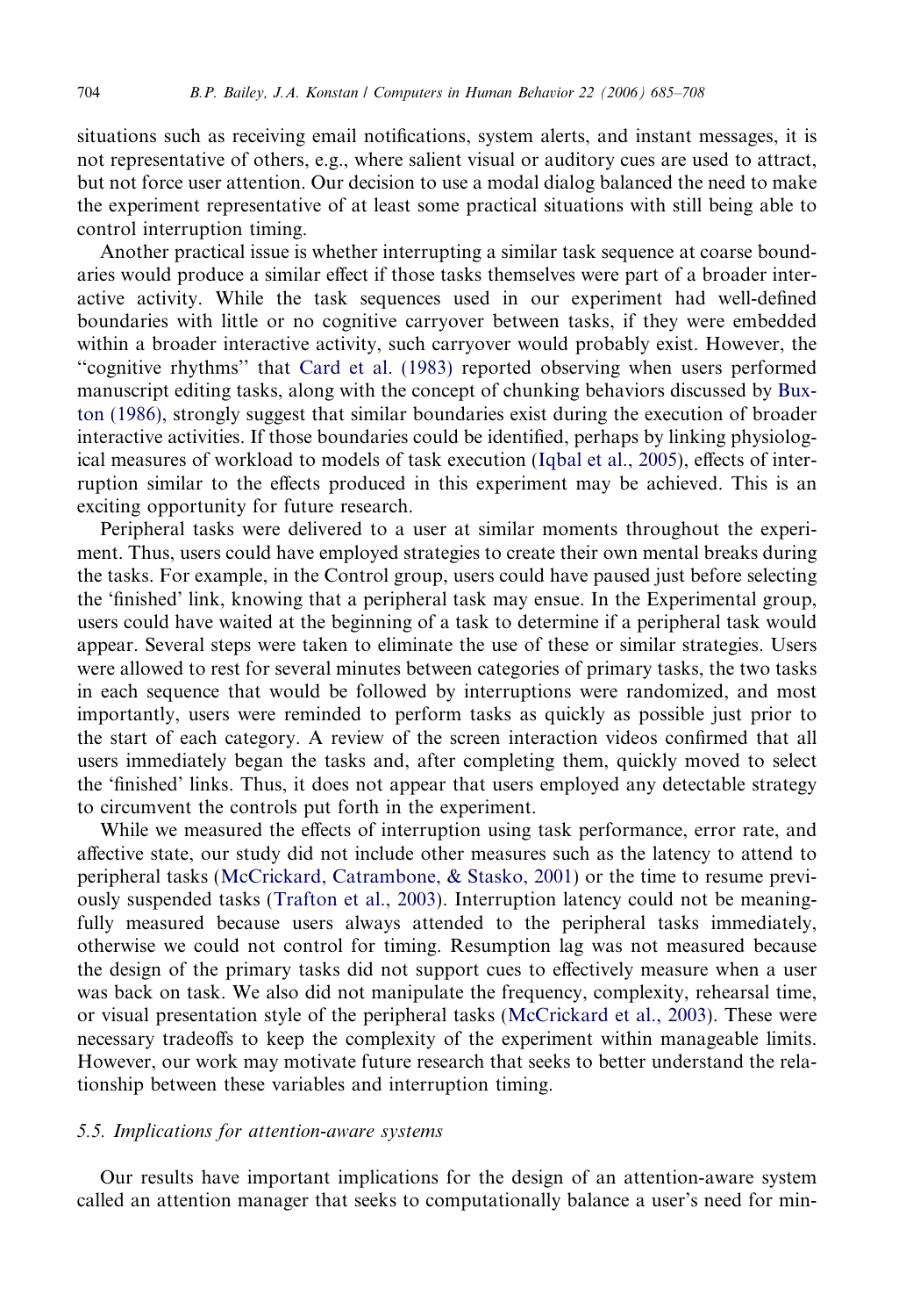imal disruption with an application's need to effectively deliver information. Motivated by our results, an attention manager could employ the use of a temporal strategy, useful either for manipulating when to present the information itself or for manipulating when to render attentional cues in peripheral displays, such as those in ([MacIntyre et al.,](#page-22-0) [2001; Maglio & Campbell, 2000; Van Dantzich, Robbins, Horvitz, & Czerwinski, 2002](#page-22-0)).

Leveraging a temporal strategy, an attention manager would reason about when peripheral information, or its attentional cue, should be presented, deferring presentation until a user reaches appropriate points during task execution. While our work indicates that waiting for coarse boundaries would mitigate disruption, future research may point to finer moments that produce similar mitigation. Most importantly, our results show that a *small* delay in the delivery of information could result in a *large* mitigation of disruption. In the Control group, peripheral tasks were delayed by no more than a few seconds compared to the Experimental group, yet the relative mitigation of disruption was substantial. In officebased or other environments where awareness of peripheral information is desired, but generally not safety critical, a small decrease in awareness may be well worth the large reduction in the disruption that would otherwise be caused by ill-timed interruptions.

Properties of peripheral information such as urgency and relevance to the primary task must also be considered when reasoning about interruption using a temporal strategy ([Horvitz et al., 1999](#page-22-0)). For more urgent or relevant information, an attention manager could limit deferral to a shorter timeframe, e.g., the next boundary in a task sequence. Less urgent or relevant information could be deferred more optimistically, waiting until a coarser boundary is reached. To avoid indefinite waits, an attention manager must not delay presentation beyond a provided time limit. From a hierarchical decomposition of a task, the level of a boundary could also serve as part of a non-intrusive approximation for the cost of interruption in a broader reasoning framework, such as the one developed by [Hor](#page-22-0)[vitz and Apacible \(2003\).](#page-22-0) However, tuning the relationship between boundaries in a task model and the cost of interruption will require more empirical research.

Developing an attention manager would require at least a mechanism to specify user tasks and observe when those tasks are performed, a system to learn a model of task execution based on the specifications and observed execution, and an iterative decision algorithm that uses the model to forecast which boundaries will be reached during task execution ([Bailey, Adamczyk, Chang, & Chilson, 2005](#page-21-0)). While building such a system would require significant research effort, our results show that this effort is warranted. An effective system could enable users to perform tasks faster, commit fewer errors, and experience less annoyance and anxiety, dramatically improving the human–computer interaction experience.

# 6. Conclusion and future work

Interruption is becoming increasingly common in the human–computer interaction experience. It is imperative to further quantify and better understand the effects of interruption, test models of cognitive processes that can reliably predict their effects, and seek novel computational strategies for mitigating those effects. Our work has made contributions to each of these areas.

First, our results show that interruptions have a disruptive impact on completion time and error rate for primary tasks. Results provide further validity to previous findings and further show that interruptions have a residual effect that transcends the immediate task.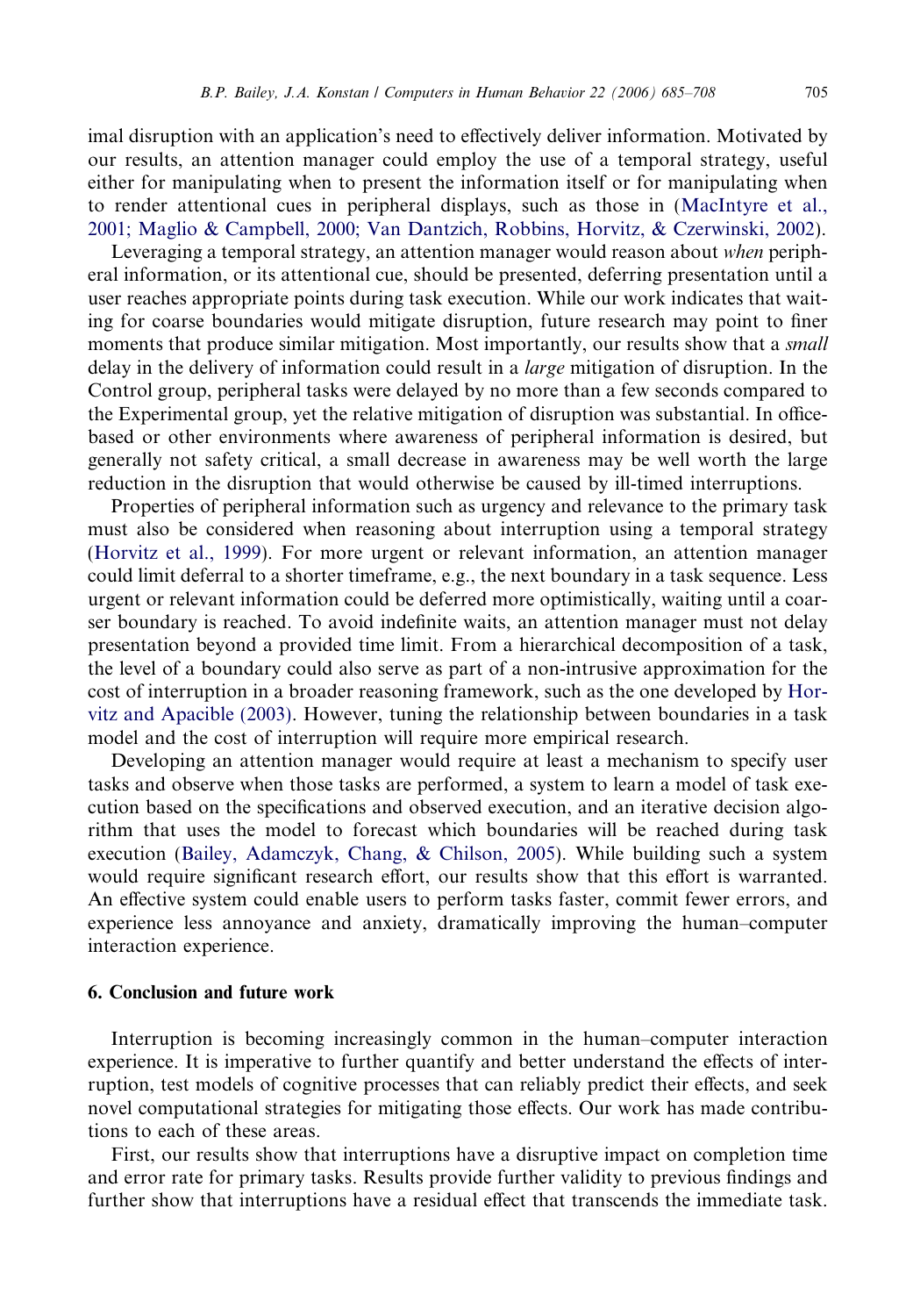<span id="page-21-0"></span>Our results are the first to show that interruptions have a negative impact on affective state such that this impact cannot be attributed to a difference in task workload. For information workers and end users, the effects of interruptions on affective state may be equally or more important than on performance.

Second, our results show that the time at which information is presented relative to a primary task influences its disruptive impact. As theorized in prior work and empirically supported in this work, interrupting users at boundary points during task execution is less disruptive, ostensibly due to increased availability of mental resources. Our future work will investigate whether finer temporal manipulation of peripheral tasks can produce similar mitigation.

Finally, our results imply that attention-aware systems could mitigate effects of interruption by deferring peripheral information until opportune moments such as coarse boundaries during task execution. The system could use the relevancy and urgency of the information to determine how long it could be deferred, and then wait until an appropriate boundary or expiration of the time limit to present it. Our future work seeks to develop such a system, which as shown by our results, could substantially improve the human–computer interaction experience.

# Acknowledgments

We thank the users who volunteered their time to participate in the experiment and the anonymous reviewers for providing helpful comments on an earlier draft of this article.

### **References**

- Allport, A., Styles, E., & Hsieh, S. (1994). Shifting intentional set: exploring the dynamic control of tasks. In C. Umilta & M. Moscovitch (Eds.), Attention and performance XV: Conscious and nonconscious information processing (pp. 421–452). Cambridge, MA: MIT Press.
- Altmann, E. M., & Trafton, J. G. (2002). Memory for goals: An activation-based model. Cognitive Science, 26, 39–83.
- Bailey, B. P., Adamczyk, P. D., Chang, T. Y., & Chilson, N. A. (2005). A framework for specifying and monitoring user tasks. Journal of Computers in Human Behavior (special issue on attention aware systems).
- Bailey, B. P., Konstan, J. A., Carlis, J. V. (2001). The effects of interruptions on task performance, annoyance, and anxiety in the user interface. In: Proceedings of the IFIP TC.13 international conference on human– computer interaction (pp. 593–601), Tokyo, Japan.
- Beatty, J. (1982). Task-evoked pupillary responses, processing load, and the structure of processing resources. Psychological Bulletin, 91(2), 276–292.
- Buxton, W. (1986). Chunking and phrasing and the design of human–computer dialogues. In: *Proceedings of the* IFIP world computer congress (pp. 475–480), Dublin, Ireland.
- Card, S., Moran, T., & Newell, A. (1983). The psychology of human–computer interaction. New Jersey: Lawrence Erlbaum Associates.
- Cutrell, E., Czerwinski, M., & Horvitz, E. (2000). Effects of instant messaging interruptions on computing tasks. Extended Abstracts of Human Factors in Computing Systems, 99–100.
- Cutrell, E., Czerwinski, M., & Horvitz, E. (2001). Notification, disruption and memory: effects of messaging interruptions on memory and performance. In: Proceedings of the IFIP TC.13 international conference on human–computer interaction (pp. 263–269), Tokyo, Japan.
- Czerwinski, M., Cutrell, E., Horvitz, E. (2000a). Instant messaging and interruption: influence of task type on performance. In: OZCHI 2000 conference proceedings (pp. 356–361), Sydney, Australia.
- Czerwinski, M., Cutrell, E., & Horvitz, E. (2000b). Instant messaging: effects of relevance and timing. People and Computers XIV: Proceedings of HCI, 1, 71–76.
- Edelberg, R. (1972). Electrical activity of the skin: Its measurement and uses in psychophysiology. In N. S. Greenfield & R. A. Sternbach (Eds.), Handbook of psychophysiology (pp. 367–418). New York: Holt.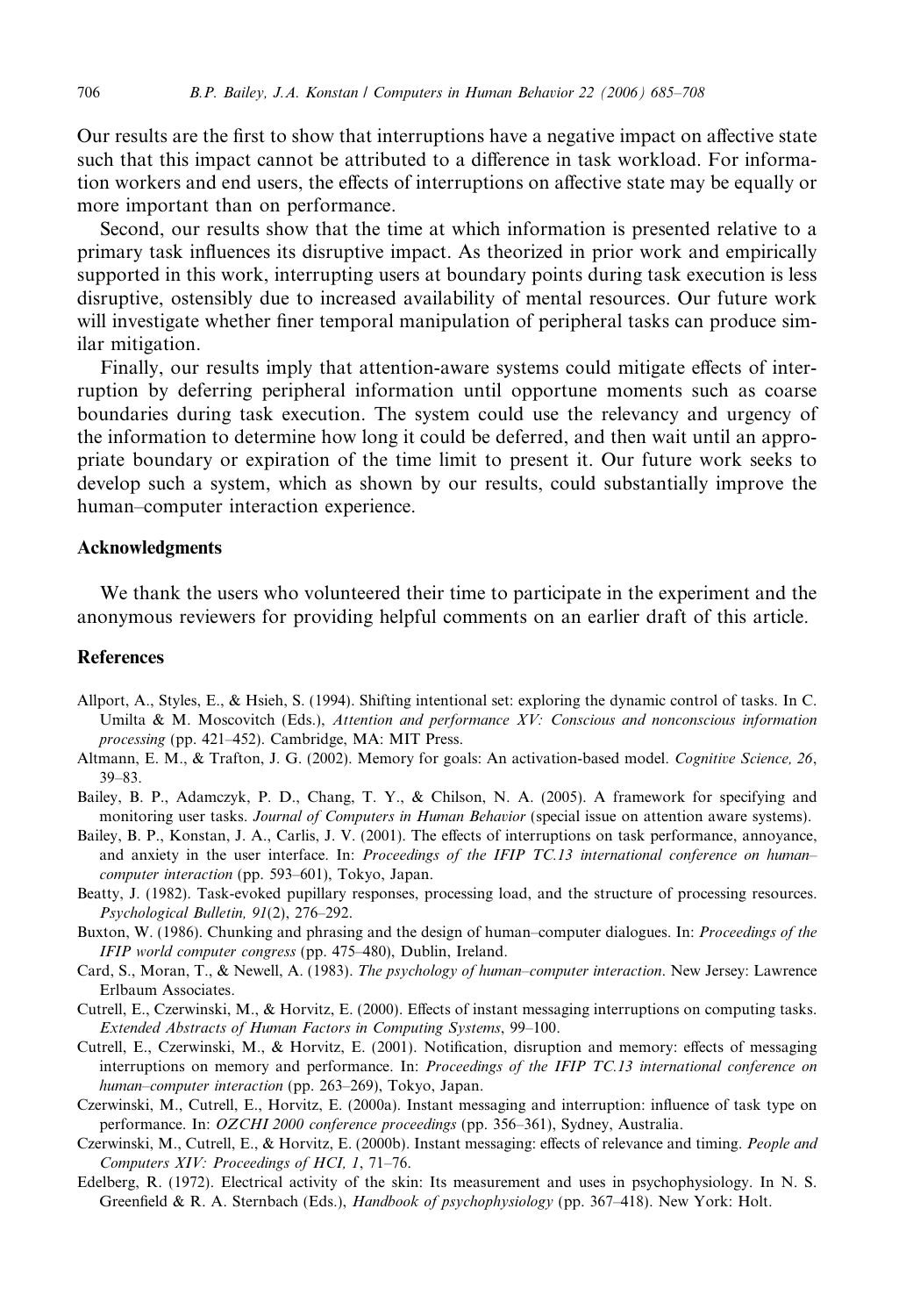- <span id="page-22-0"></span>Ellis, J. (1996). Prospective memory or the realisation of delayed intentions: a conceptual framework for research. In M. Brandimonte, G. O. Einstein, & M. A. McDaniel (Eds.), Prospective memory: Theory and applications (pp. 1–22). Mahwah, NJ: Lawrence Erlbaum.
- Gillie, T., & Broadbent, D. (1989). What makes interruptions disruptive? A study of length, similarity, and complexity. Psychological Research, 50, 243–250.
- Horvitz, E., & Apacible, J. (2003). Learning and reasoning about interruption. In: *Proceedings of the fifth ACM* international conference on multimodal interfaces (pp. 20–27).
- Horvitz, E., Jacobs, A., & Hovel, D. (1999). Attention-sensitive alerting. In: Conference proceedings on uncertainty in artificial intelligence (pp. 305–313).
- Iqbal, S. T., Adamczyk, P. D., Zheng, S., & Bailey, B. P. (2005). Towards an index of opportunity: understanding changes in mental workload during task execution. In: Proceedings of the ACM conference on human factors in computing systems (pp. 311–320).
- Iqbal, S. T., Zheng, X. S., & Bailey, B. P. (2004). Task evoked pupillary response to mental workload in human– computer interaction. In: *Proceedings of the ACM conference on human factors in computing systems* (pp. 1477–1480).
- Jackson, T. W., Dawson, R. J., & Wilson, D. (2001). The cost of email interruption. Journal of Systems and Information Technology, 5(1), 81–92.
- Kramer, A. F. (1991). Physiological metrics of mental workload: a review of recent progress. In D. L. Damos (Ed.), Multiple-task performance (pp. 279–328). London: Taylor and Francis.
- Kreifeldt, J. G., & McCarthy, M. E. (1981). Interruption as a test of the user-computer interface. In Proceedings of the 17th annual conference on manual control (pp. 655–667). Jet Propulsion Laboratory, California Institute of Technology, JPL Publication 81-95.
- Latorella, K. A. (1998). Effects of modality on interrupted flight deck performance: implications for data link. In: Proceedings of the 42nd annual meeting of the human factors and Ergonomics Society (pp. 87– 91).
- MacIntyre, B., Mynatt, E. D., Voida, S., Hansen, K. M., Tullio, J., & Corso, G. M. (2001). Support for multitasking and background awareness using interactive peripheral displays. In: Proceedings of the ACM conference on user interface and software technology (pp. 41–50).
- Maes, P. (1994). Agents that reduce work and information overload. Communications of the ACM, 37(7), 30–40.
- Maglio, P., & Campbell, C. S. (2000). Tradeoffs in displaying peripheral information. In *Proceedings of the ACM* conference on human factors in computing systems (pp. 241–248).
- McCrickard, D. S., Catrambone, R., Chewar, C. M., & Stasko, J. T. (2003). Establishing tradeoffs that leverage attention for utility: empirically evaluating information display in notification systems. International Journal of Human–computer Studies, 58(5), 547–582.
- McCrickard, D. S., Catrambone, R., & Stasko, J. T. (2001). Evaluating animation in the periphery as a mechanism for maintaining awareness. In: Proceedings of the IFIP TC.13 international conference on human– computer interaction (pp. 148–156), Tokyo, Japan.
- McCrickard, S., Chewar, C. M., Somervell, J. P., & Ndiwalana, A. (2003). A model for notification systems evaluation–assessing user goals for multitasking activity. ACM Transactions on Computer–Human Interaction, 10(4), 312–338.
- McFarlane, D. C. (1999). Coordinating the interruption of people in human–computer interaction. In: Proceedings of the IFIP TC.13 international conference on human–computer interaction (pp. 295–303).
- McFarlane, D. C., & Latorella, K. A. (2002). The scope and importance of human interruption in HCI design. Human–computer Interaction, 17(1), 1–61.
- Mital, A., McGlothlin, J. D., & Faard, H. F. (1992). Noise in multiple-workstation open-plan computer rooms: measurements and annoyance. Journal of Human Ergonomics, 21, 69–82.
- Miyata, Y., & Norman, D. A. (1986). The control of multiple activities. In D. A. Norman & S. W. Draper (Eds.), User centered system design: New perspectives on human–computer interaction. Hillsdale, NJ: Lawrence Erlbaum Associates.
- Monk, C. A., Boehm-Davis, D. A., & Trafton, J. G. (2002). The attentional costs of interrupting task performance at various stages. In: Proceedings of the human factors and Ergonomics Society 46th annual meeting.
- Motowidlo, S. J., Packard, J. S., & Manning, M. R. (1986). Occupational stress: its causes and consequences for job performance. Journal of Applied Psychology, 71, 618–629.
- Narayanan, L., Menon, S., & Spector, P. E. (1999). Stress in the workplace: a comparison of gender and occupations. Journal of Organizational Behavior, 20(1), 63–73.